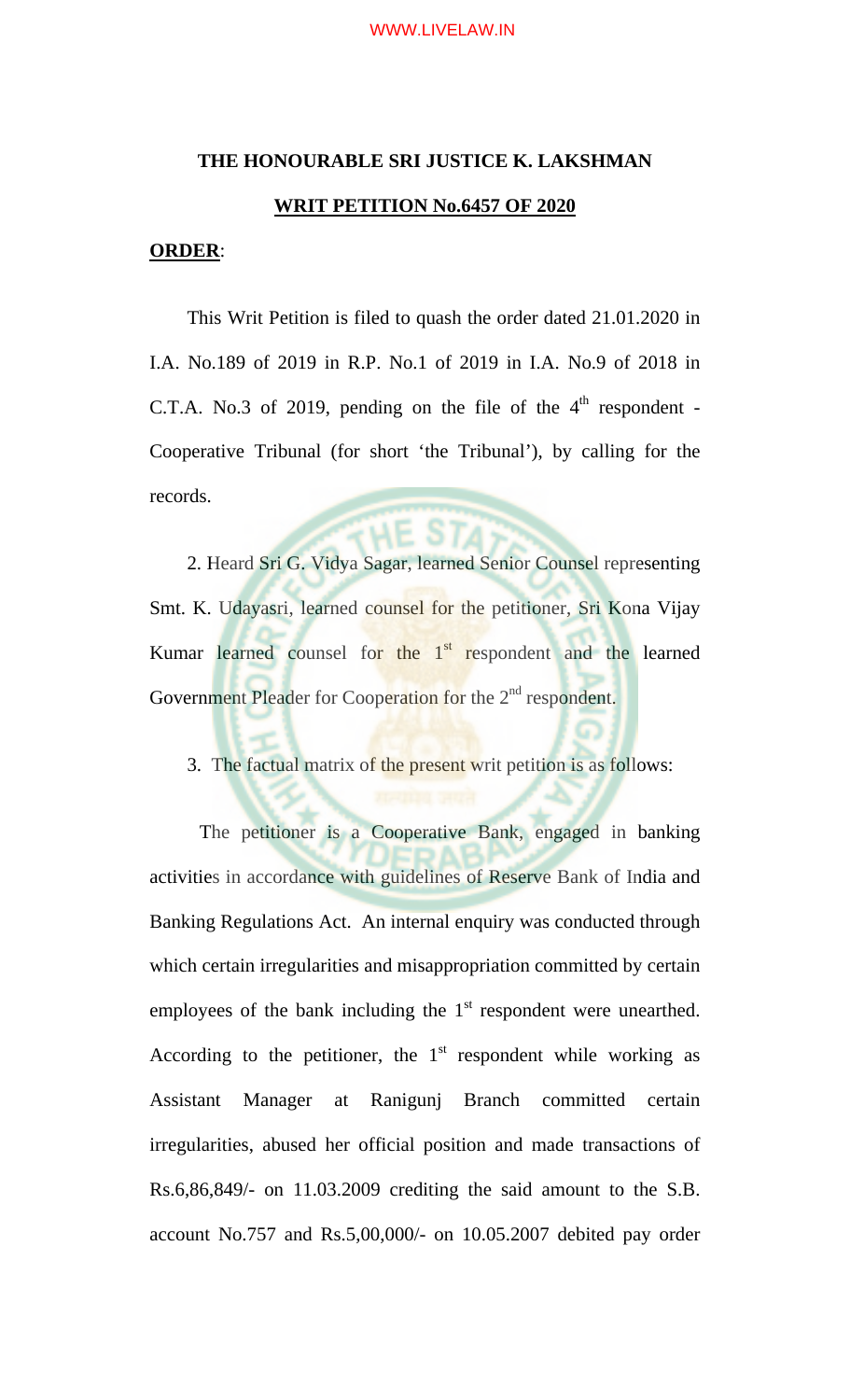for cash payments totaling to Rs.11,86,849/-. According to the petitioner, a domestic enquiry was conducted into the charges leveled against the  $1<sup>st</sup>$  respondent wherein she had admitted her guilt.

4. Thereafter, the petitioner Bank raised a dispute under Section 61 (1) (c) of the Telangana Cooperative Societies Act, 1964 (for short 'the Act'), vide ARC No.116 of 2014 for passing an Award declaring that the respondents therein are jointly and severally liable to pay an amount of Rs.19,58,459-79 ps., along with simple interest from 01.12.2014 @ 10% per annum till the date of realization. The 2<sup>nd</sup> respondent has passed an award dated 17.11.2017 in ARC No.116 of 2014 holding that the claim of the Bank stands proved against the respondents 1 and 3 and are held liable to pay jointly and severally a sum of Rs.19,58,459-79 ps., to the petitioner Bank along with future simple interest from 01.12.2014 @ 12% per annum till the date of realization.

5. Feeling aggrieved by the said award, dated 17.11.2017 in ARC No.116 of 2014 passed by the  $2<sup>nd</sup>$  respondent under Section  $62(4)$  of the Act, the 1<sup>st</sup> respondent preferred an appeal under Section 76 of the Act vide CTA No.3 of 2018. In CTA No.3 of 2018, the 1<sup>st</sup> respondent has taken a specific preliminary objection saying that the dispute raised by the petitioner bank under Section 61 (1) (c) of the Act claiming the above said amount of Rs.19,58,459-79 ps., along with interest against the  $1<sup>st</sup>$  respondent and others is not maintainable. It is further contended by the  $1<sup>st</sup>$  respondent that if at all the petitioner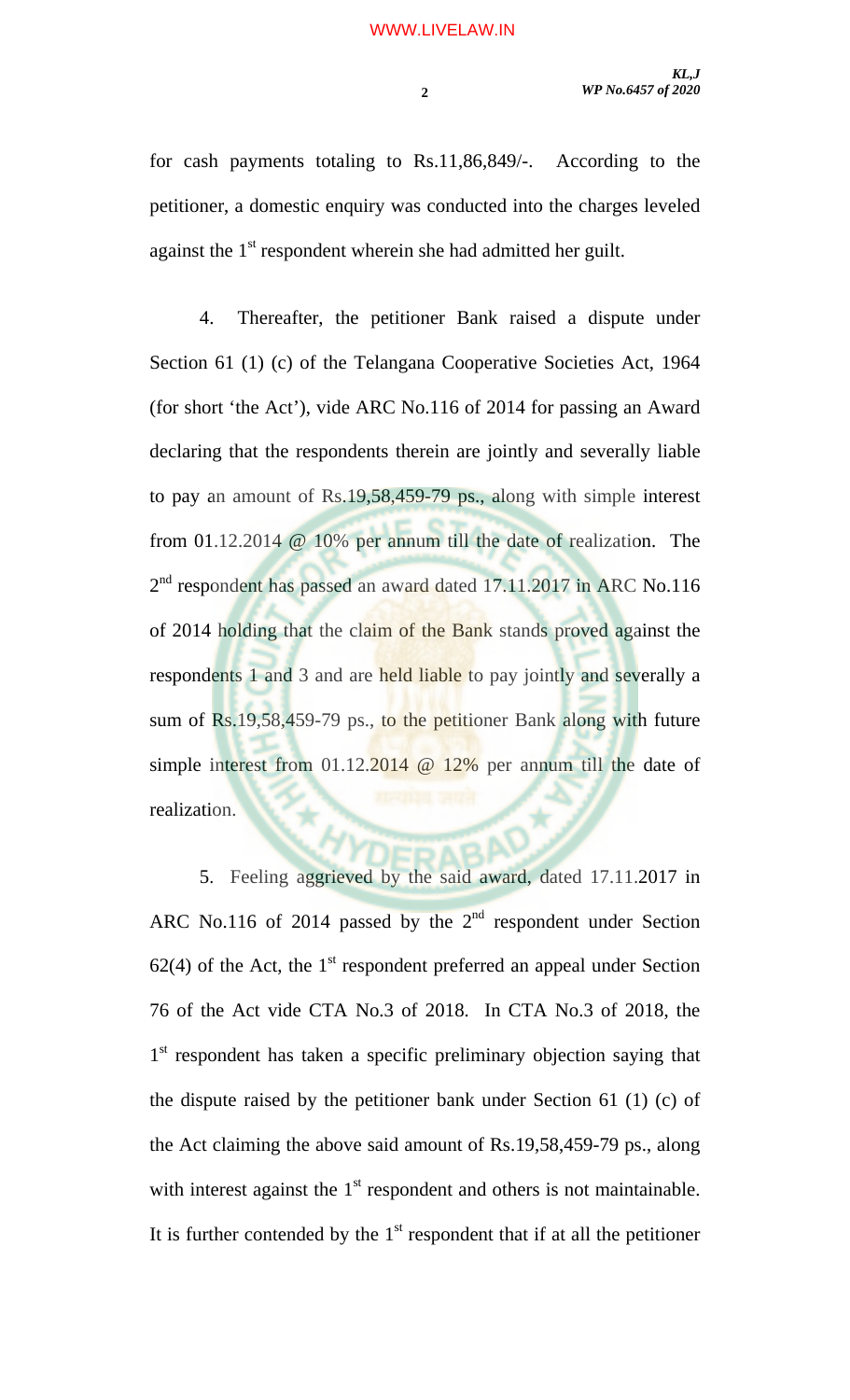bank is having any grievance it has to initiate surcharge proceedings under Section 60 of the Act, but not a dispute under Section 61 of the Act.

6. Along with the said appeal, the  $1<sup>st</sup>$  respondent has also filed I.A. No.9 of 2018 to suspend the award passed in ARC No.116 of 2014 dated 17.11.2017. The  $4<sup>th</sup>$  respondent Tribunal has allowed the said IA vide order dated 19.04.2018 and the award in ARC No.116 of 2014 dated 17.11.2017 is suspended subject to condition of depositing 50% of the amount involved in the impugned order or furnishing security of equal value of the 50% of the amount within a period of (15) days from the date of the order.

7. The 1<sup>st</sup> respondent has filed a Review under Section 78 of the Act vide RP No.1 of  $2018$  before the  $4<sup>th</sup>$  respondent Tribunal seeking to review the order dated 10.04.2018 in I.A. No.9 of 2018 in CTA No.3 of 2018. Along with said Review Petition, the  $1<sup>st</sup>$ respondent has also filed I.A. No.189 of 2019 to suspend the order dated 10.04.2018 in I.A. No.9 of 2018 in CTA No.3 of 2018, pending review petition. The 4<sup>th</sup> respondent Tribunal vide order dated 21.01.2020 disposed of the said I.A No.189 of 2019 suspending the operation of the order in I.A. No.9 of 2018 in CTA No.3 of 2018 the orders passed by the  $2<sup>nd</sup>$  respondent for recovery amount of award in ARC No.116 of 2014 from the salary of the  $1<sup>st</sup>$  respondent till further orders. Assailing the said order, the petitioner bank filed the present writ petition.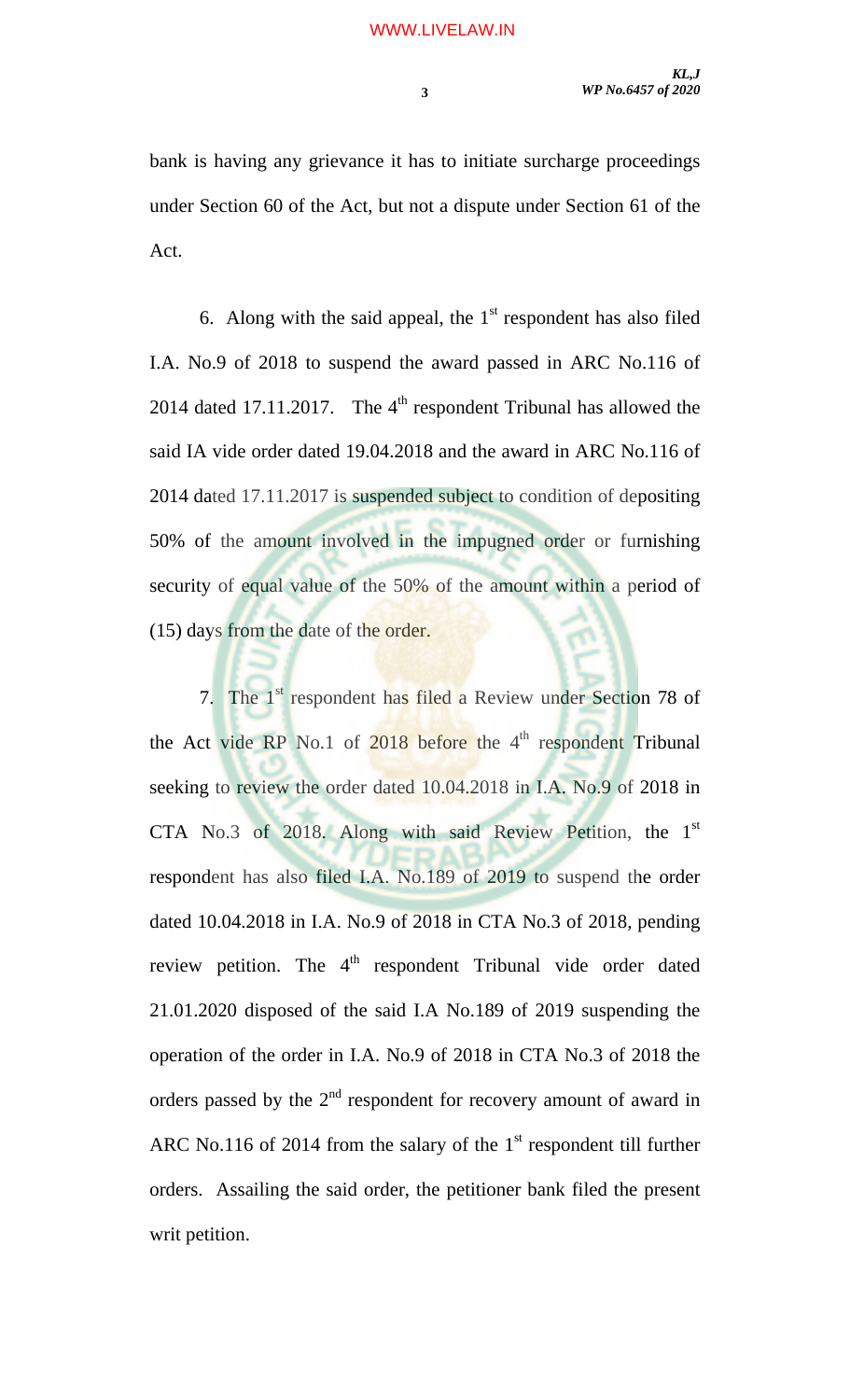8. Sri G. Vidya Sagar, learned senior counsel representing Smt. K. Uayasri, learned counsel appearing for the petitioner contending that the very review application filed by the  $1<sup>st</sup>$  respondent under Section 78 of the Act is not maintainable. The  $1<sup>st</sup>$  respondent has raised several fresh and new grounds, which are not within the purview of Section 78 of the Act and that the  $4<sup>th</sup>$  respondent exceeded its jurisdiction and passed the impugned order dated 21.01.2020 in I.A. No.189 of 2019 in R.P. No.1 of 2019. According to the learned senior counsel, the 4<sup>th</sup> respondent Tribunal has passed orders dated 19.04.2018 in I.A No.9 of 2018 directing the  $1<sup>st</sup>$  respondent to deposit 50% of the amount involved in the impugned order or furnish security of equal value of the 50% of the amount within a period of (15) days from the date of orders in terms of Rule 11 of the Telangana Cooperative Tribunal (Procedure) Rules, 1994 (for short 'the Rules') and that the scope of review under Section 78 of the Act is very limited. The  $4<sup>th</sup>$  respondent Tribunal, without appreciating the said fact, passed the impugned order dated 21.01.2020 in I.A. No.189 of 2019 in R.P. No.1 of 2019. By virtue of the impugned order passed by the  $4<sup>th</sup>$  respondent Tribunal, the petitioner bank is not in a position to recover the amount awarded by the  $2<sup>nd</sup>$  respondent in ARC No.116 of 2014. According to the learned senior counsel, there is no error in the order passed by the  $4<sup>th</sup>$  respondent dated 19.04.2018 in I.A. No.9of 2018 in CTA No.3 of 2018. The  $1<sup>st</sup>$  respondent instead of complying with the said order by depositing 50% of the amount involved or by furnishing security to the value of 50% of the amount, filed review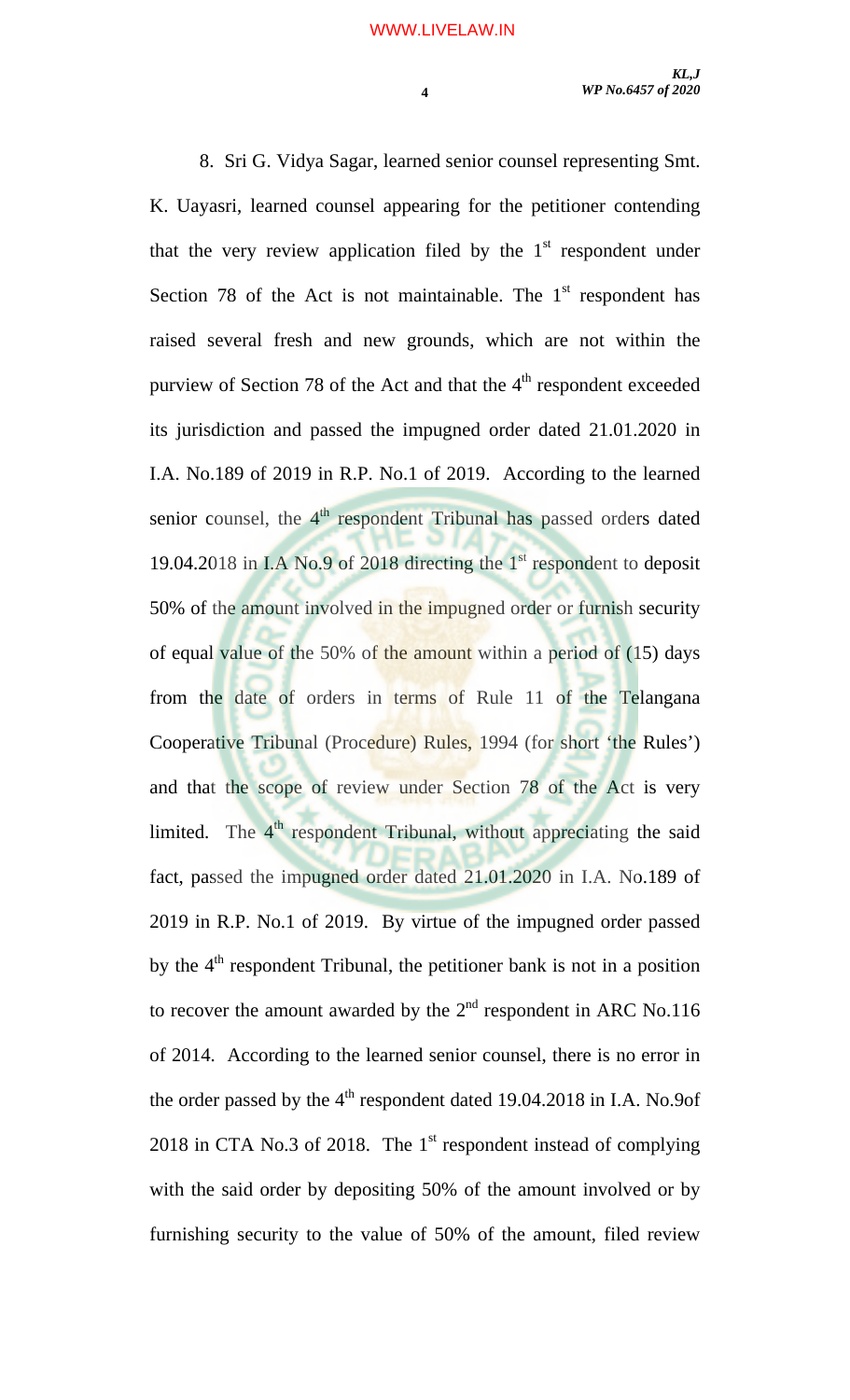petition raising altogether new grounds. With the said contentions, learned senior counsel sought to set aside the impugned order.

9. Sri Kona Vijay Kumar, learned counsel appearing for the  $1<sup>st</sup>$ respondent would submit that the 4<sup>th</sup> respondent Tribunal had not followed the procedure laid down under the Act and also the Rules properly while passing the order dated 19.04.2018 in I.A NO.9 of 2018 in CTA No.3 of 2018. Though the  $1<sup>st</sup>$  respondent raised an important ground of maintainability of the very dispute under Section 61 of the Act, the  $4<sup>th</sup>$  respondent without considering the same, passed order dated 10.04.2018 suspending the award in ARC No.116 of 2014 dated 17.11.2017 on condition of depositing of 50% of the disputed amount or furnish security of value equal to the  $50\%$  by the  $1<sup>st</sup>$ respondent. According to him, the said order was passed by the Additional Registrar/Member of the  $5<sup>th</sup>$  respondent Tribunal. The  $1<sup>st</sup>$ respondent had filed I.A No.9 of 2018 on 12.01.2018 seeking stay of the Award passed in ARC No.116 of 2014 and the said I.A. was allotted to the Additional Registrar/Member of the Tribunal and posted on 09.02.2018. The said I.A was called on 09.02.2018 and adjourned to 08.03.2018 with the following order:

> "Call for the counter from the Bank. Call on 08.03.2018."

10. According to the learned counsel for the  $1<sup>st</sup>$  respondent that on 08.03.2018, the counsel for the petitioner bank raised objection that the I.A. was filed without enclosing the original copy of the impugned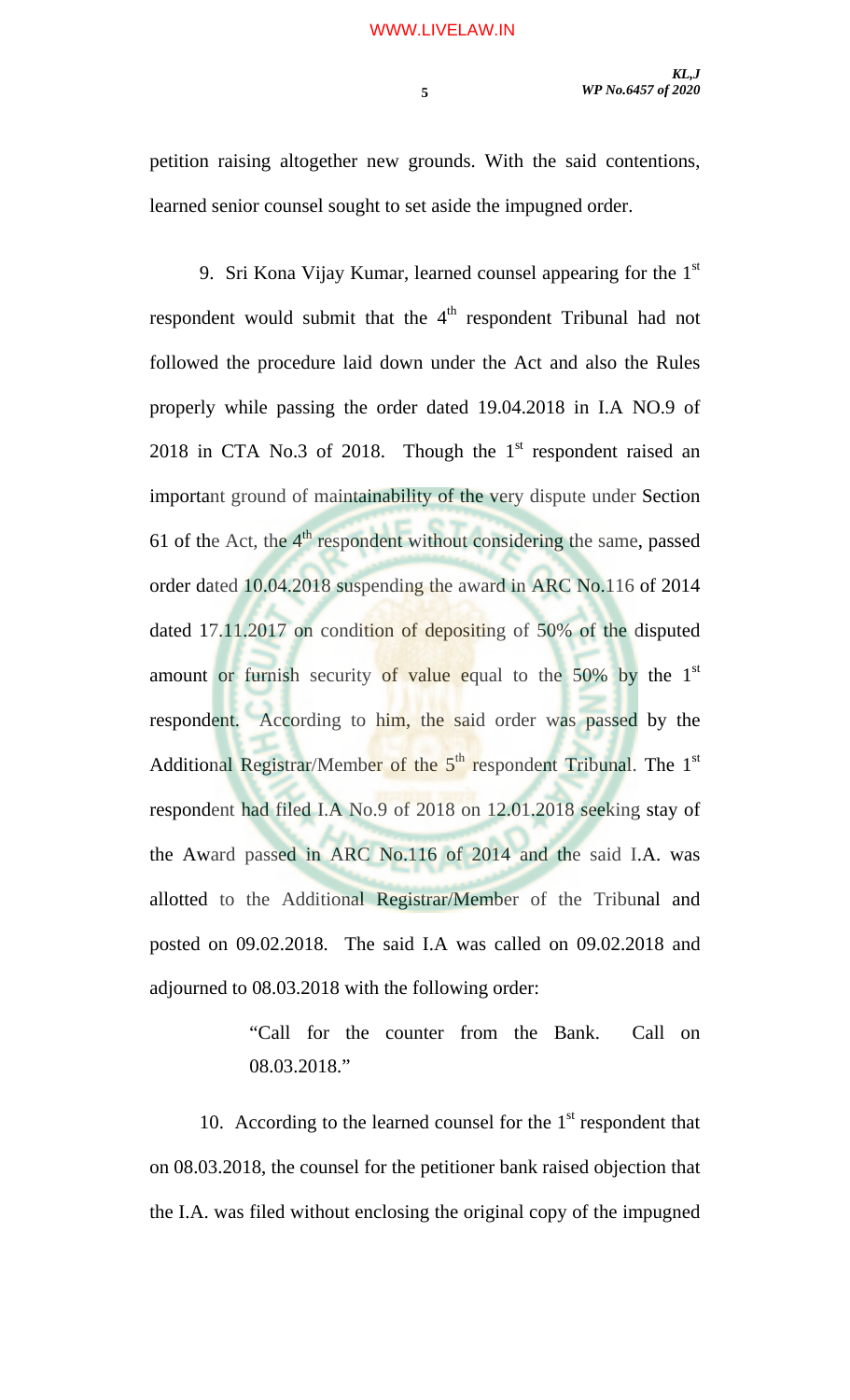Award. Thereafter, on verification, the original award in ARC No.116 of 2014, dated 17.11.2017 was found in the original bundle in CTA NO.3 of 2018. By that time, the Member left to her chambers without noting the next date of hearing. During pendency of the said I.A No.9 of 2018, the petitioner bank proceeded with for recovery of amount awarded in the award dated 17.11.2017. Later he came to know that the I.A. was posted to 10.04.2018 and order was passed on 19.04.2018 directing the  $1<sup>st</sup>$  respondent to pay 50% of the amount or furnish security for the value equal to 50% of the amount.

11. Since there are procedural irregularities and the grounds raised by the 1<sup>st</sup> respondent, more particularly, with regard to the maintainability of the very dispute under Section 61 of the Act is not addressed by the 4<sup>th</sup> respondent in the impugned order. Therefore, the 1<sup>st</sup> respondent filed a review under Section 78 of the Act vide R.P. No.1 of 2019. Along with the said review application, the 1<sup>st</sup> respondent has also field I.A. No.189 of 2019 seeking to suspend the order dated 10.04.2018 in I.A. No.9 of 2018 in CTA No.3 of 2018. In the review application, it is specifically contended that I.A. No.9 of 2018 was not closed/reserved by the Member of the  $4<sup>th</sup>$  respondent, therefore, the question of reopening of the said I.A. does not arise. The 1<sup>st</sup> respondent filed the original award copy along with appeal and therefore, on verification of the appeal including filing of the original award only, the office of the  $4<sup>th</sup>$  respondent Tribunal numbered the appeal as CTA No.3 of 2018. Therefore, the question of  $4<sup>th</sup>$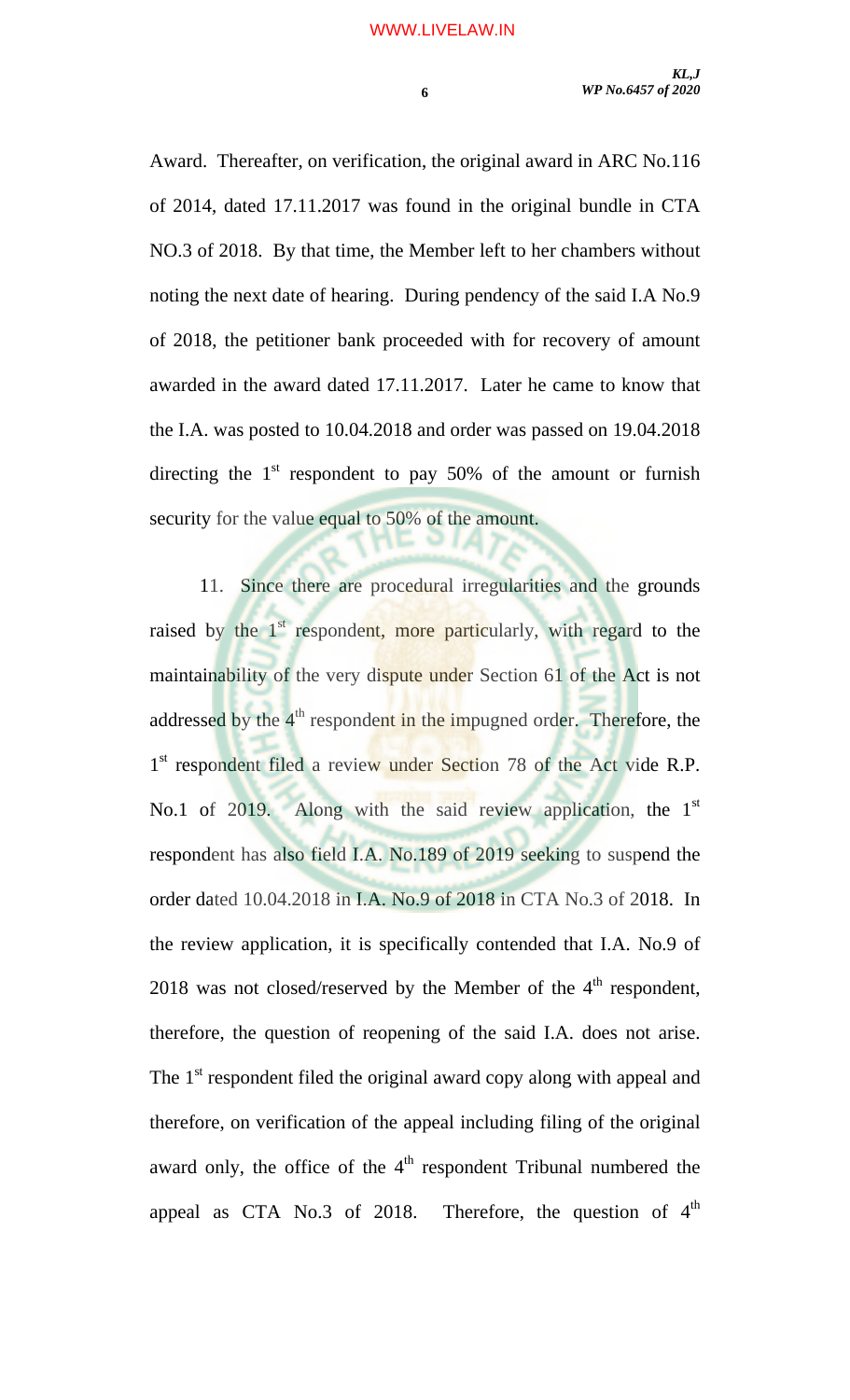respondent asking the  $1<sup>st</sup>$  respondent to file copy of the award in ATC No.116 of 2014 dated 17.11.2014 and reopening of I.A. No.9 of 2018 on 10.04.2018 does not arise. According to the learned counsel for the  $1<sup>st</sup>$  respondent, he has obtained certified copy of the docket orders in I.A. No.9 of 2018 in CTA No.3 of 2018 which shows that there was no noting of having received the copy of the award. In the event of non-availability of the impugned award and no mention about filing of copy of the award in the appeal, the Member of the  $4<sup>th</sup>$  respondent Tribunal disposed of I.A. No. 9 of 2018 and passed orders dated 10.04.2018 without there being copy of award in ARC No.116 of 2014, and without verifying the same.

12. Sri Kona Vijay Kumar, learned counsel for the 1<sup>st</sup> respondent would contend that as per the established procedure/practice, the Tribunal in the course of hearing of any case gives opportunity to both parties for oral arguments and also gives opportunity to file written arguments. But, in the present case, in I.A. No.9 of 2018 no opportunity at all was given to the  $1<sup>st</sup>$  respondent to submit her contentions either oral or written. He would further submit that the order in I.A. No.9 of 2018 was passed by the learned Member on 19.04.2018. On the docket also the date of pronouncement of the order was mentioned as 19.04.2018. On his enquiry, it was understood that the learned Member was not on the Bench on 19.04.2018 and therefore, made the correction on the docket and thus, falsified the Court records. He would further submit that the  $4<sup>th</sup>$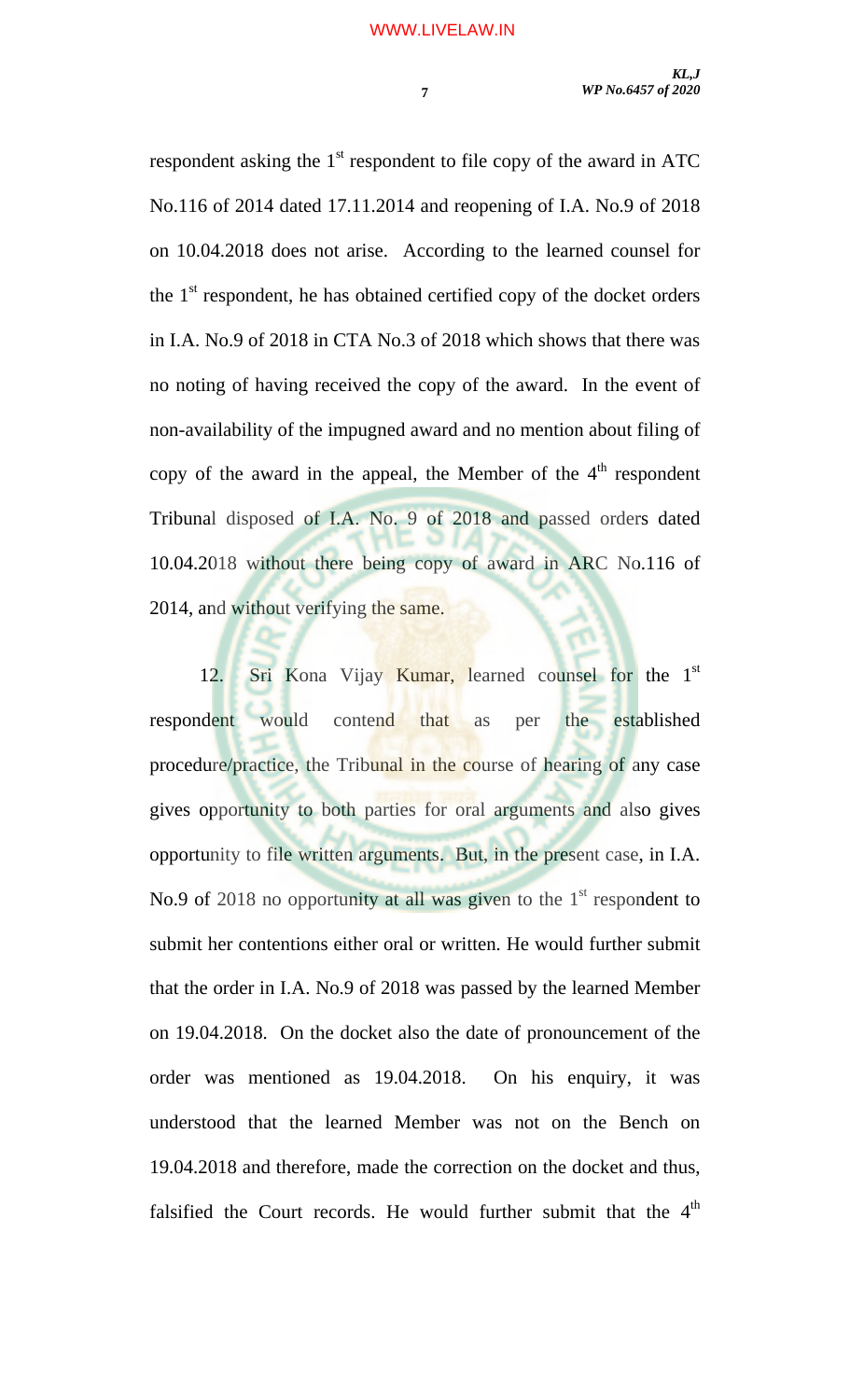respondent Tribunal without following the procedure laid down under Rule 20(6) of the Rules, passed order dated 10.04.2018 in I.A No.9 of 2018. He would further submit that the  $1<sup>st</sup>$  respondent has lodged a complaint dated 27.07.2019 to the Hon'ble the Chief Justice, the Registrar General and FAC Registrar (Vigilance), High Court for the State of Telangana against the Member of the  $4<sup>th</sup>$  respondent Tribunal for committing the said irregularities including falsification of the Court records in the manner stated above. According to him, the said complaint is pending. The  $1<sup>st</sup>$  respondent has filed review application under Section 78 of the Act vide R.P. No.1 of 2019 raising all the above said grounds and also filed I.A. No.189 of 2019 seeking to suspend the order dated 10.04.2018 in I.A. No.9 of 2018. According to him, the  $4<sup>th</sup>$  respondent Tribunal, after giving opportunity to the

parties, passed order dated 21.01.2020 suspending the operation of the order in I.A. No.9 of 2018 in CTA No.3 of 2018 pending disposal of the review application and also suspended the orders passed by the respondents therein for recovery of amount of Award in ARC No.116 of 2014 from the salary of the  $1<sup>st</sup>$  respondent herein till further orders.

13. According to the learned counsel for the  $1<sup>st</sup>$  respondent, there is no error in the impugned order dated 21.01.2020. The Tribunal has passed the said order by giving specific reasons and considering the entire material. According to him, the very appeal i.e. CTA No.3 of 2018 is coming for arguments from September 2019 itself. Both the petitioner bank as well as the  $1<sup>st</sup>$  respondent has filed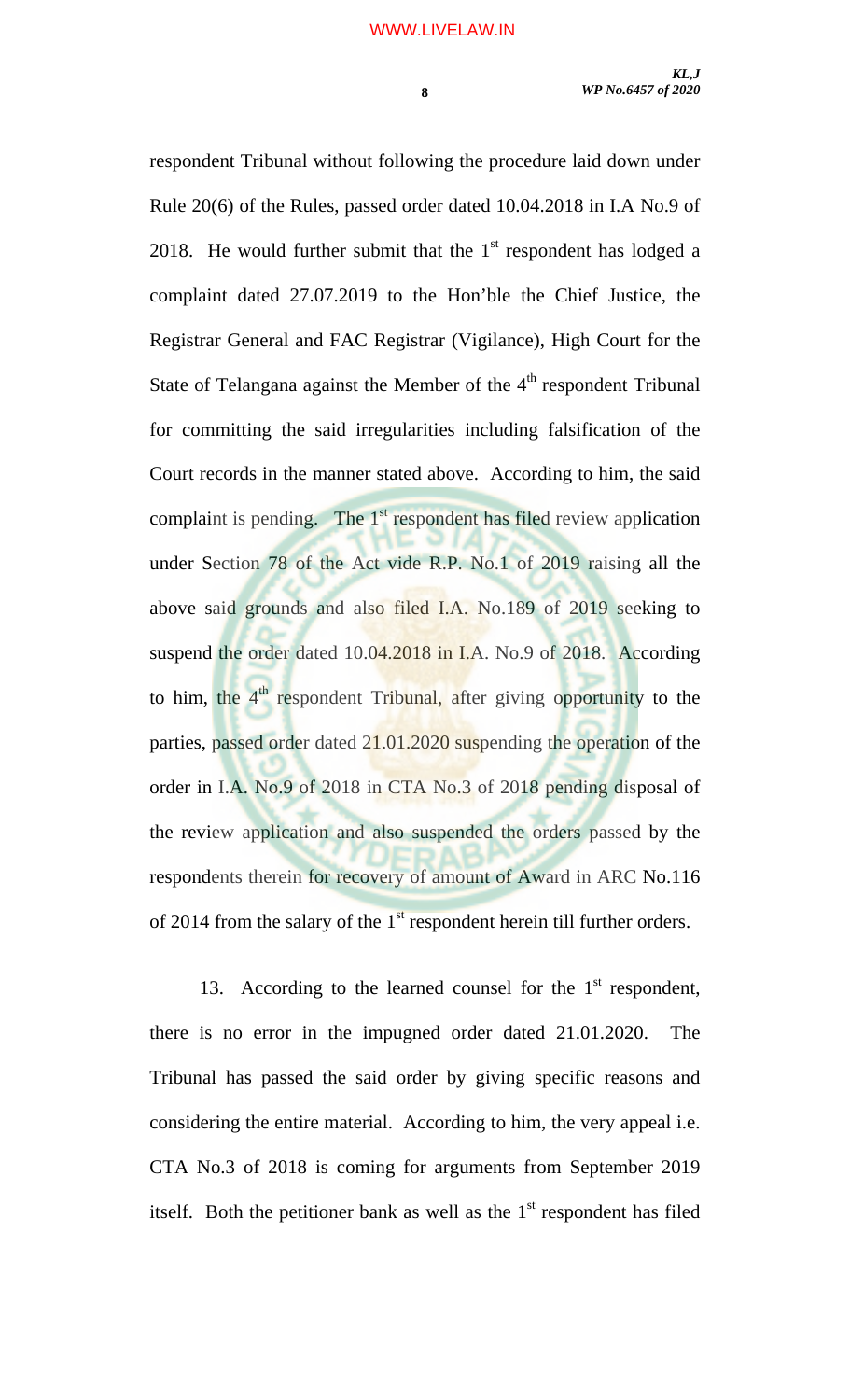written arguments in CTA No.3 of 2018 and therefore, a direction may be given to the  $4<sup>th</sup>$  respondent to dispose of the very appeal itself to put a quietus to the entire controversy/*lis* in CTA No.3 of 2018. He would further submit that the petitioner bank instead of pursuing the very appeal, filed the present writ petition with a *malafide* intention for wrongful gain to harass the  $1<sup>st</sup>$  respondent. With the said contentions, learned counsel for the  $1<sup>st</sup>$  respondent sought to dismiss the writ petition.

14. Learned Government Pleader representing the 2<sup>nd</sup> respondent would submit that the  $2<sup>nd</sup>$  respondent is only a formal party and however, he sought to dismiss the very writ itself.

 15. This Court, vide order dated 22.04.2020 granted interim suspension of the impugned order dated 21.01.2020 in I.A No.189 of 2019. Thereafter, the  $1<sup>st</sup>$  respondent entered appearance through her counsel and filed counter and vacate petition contending that the 1<sup>st</sup> respondent has filed caveat, which was in force as on the date of filing of the writ petition and passing of the interim order. The Registry did not put up the caveat and on the other hand, the concerned clerk affixed "no caveat" stamp due to inadvertence. After calling for report from the Registry, this Court vide order dated 27.05.2020, recalled the order dated 22.04.2020. Thereafter, papers were served on the counsel for the  $1<sup>st</sup>$  respondent.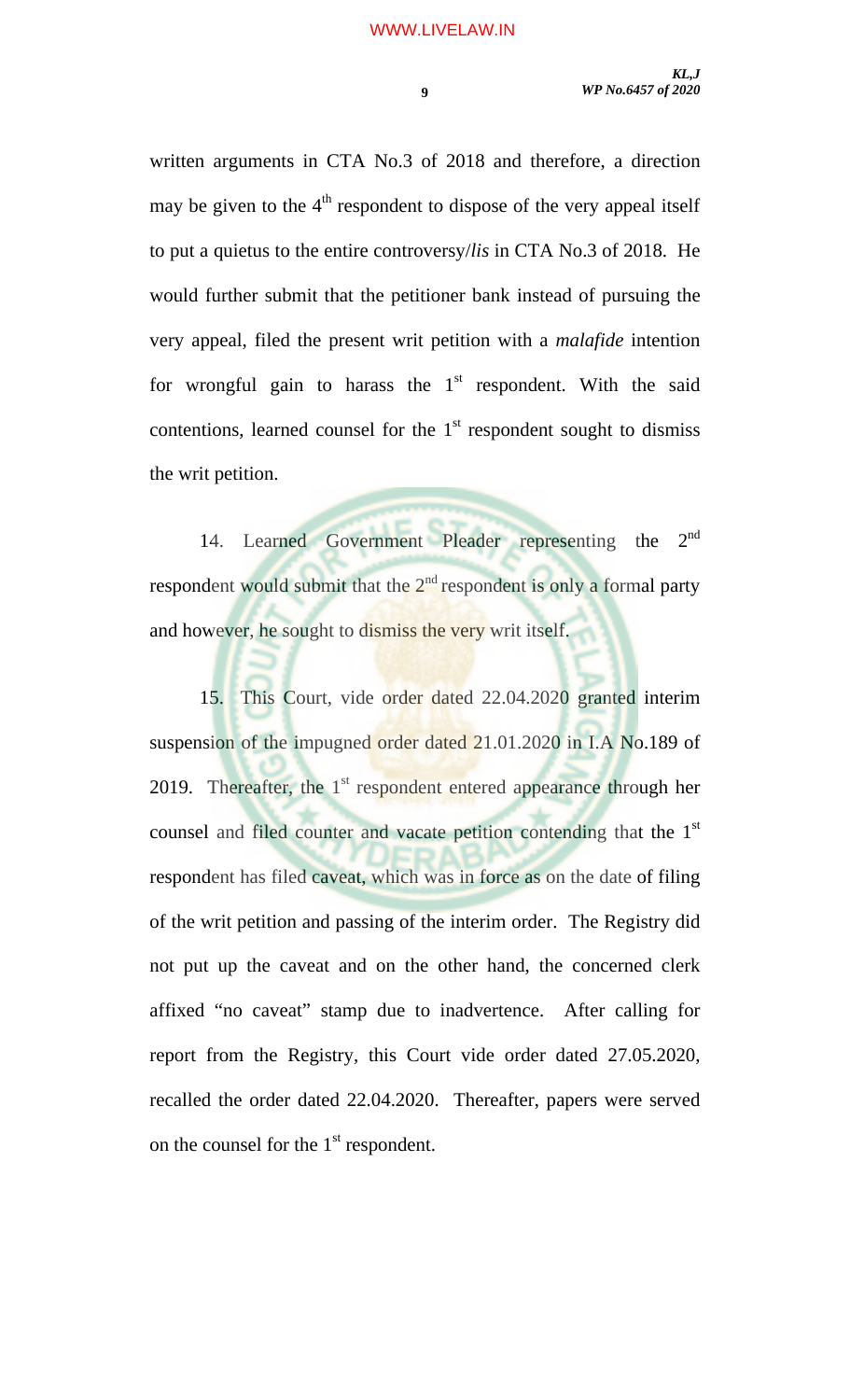16. After filing the counter by the  $1<sup>st</sup>$  respondent, the writ petition was heard and reserved for orders on 09.06.2020. After hearing the arguments of the learned senior counsel and the learned counsel appearing for the  $1<sup>st</sup>$  respondent, this Court was of the view to verify the original record in CTA No.3 of 2018 and in RP No.1 of 2019 and accordingly, the said record was called for from the  $4<sup>th</sup>$ respondent Tribunal.

17. Perused the original record in CTA No.3 of 2018 and RP No.1 of 2019. The following are the undisputed facts:

The 1<sup>st</sup> respondent filed appeal vide CTA No.3 of 2018 before the 4<sup>th</sup> respondent Tribunal challenging the award dated 17.11.2017 in ARC No.116 of 2014, and the same was registered and posted to 09.02.2018. Along with the said appeal, the  $1<sup>st</sup>$  respondent also filed I.A No.9 of 2018 seeking to suspend the award dated 17.11.2017 in ARC No.116 of 2014. The said I.A. No.9 of 2018 was allotted to the A0dditional Registrar/Member of the  $4<sup>th</sup>$  respondent Tribunal. As per the original docket of the said I.A. No.9 of 2018 in CTA No.3 of 2018, learned Member called the said IA on 09.02.2018 and passed the following order:

"Call for the counter from the Bank. Call on 08.03.2018".

18. It is surprising to note that there is no order on the docket of I.A. No.9 of 2018 on 08.03.2018. According to the original docket of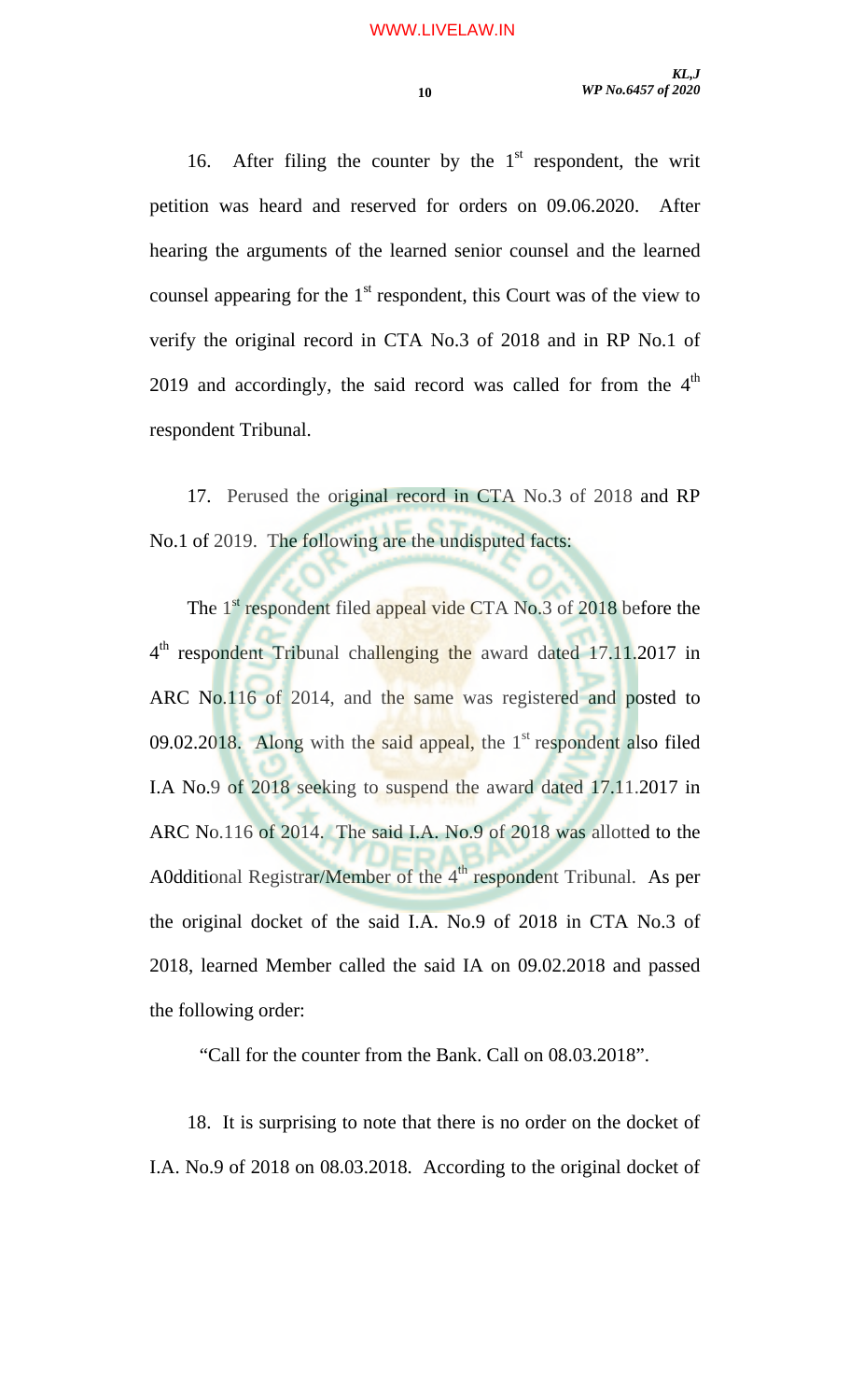I.A No.9 of 2018, the said I.A. was called on 10.04.2018 and the learned Member passed the following order:

"I.A. reopened for filing of copy of the award in ARC Rc.No.116/2014 date:-17.11.2017."

19. The orders were passed on 19.04.2018. On perusal of the order in I.A No.9 of 2018 in CTA No.3 of 2018 filed by the petitioner Bank along with the writ petition shows the date of the order as 19.04.2018. The learned Member of the  $4<sup>th</sup>$  respondent Tribunal also signed on the said order wherein the date of the order at the top as well as at the end of the order is mentioned as 19.04.2018. Admittedly, there is a correction in the date of the order on the docket. The docket was signed by the learned Member of the  $4<sup>th</sup>$  respondent Tribunal. The correction was with green pen as well as black pen. I have also perused the order passed by the learned Member of the 4<sup>th</sup> respondent Tribunal in I.A. No.9 of 2018 in the original file, which contains the date as  $19<sup>th</sup>$  April, 2018 at the top of the order and also at the bottom of the order. Thus, admittedly, there is alteration in the "date of the order" on the docket of I.A. No.9 of 2018.

20. On perusal of the original docket of the appeal in CTA No.3 of 2018, the appeal was registered and the date of the registration of the appeal is not mentioned. However, at the time of registration of the appeal, the Tribunal ordered "issue personal notice". The appeal was called on 09.02.2018 and was adjourned to 08.03.2018. On 08.03.2018, it was adjourned to 14.03.2018 and from 14.03.2018 to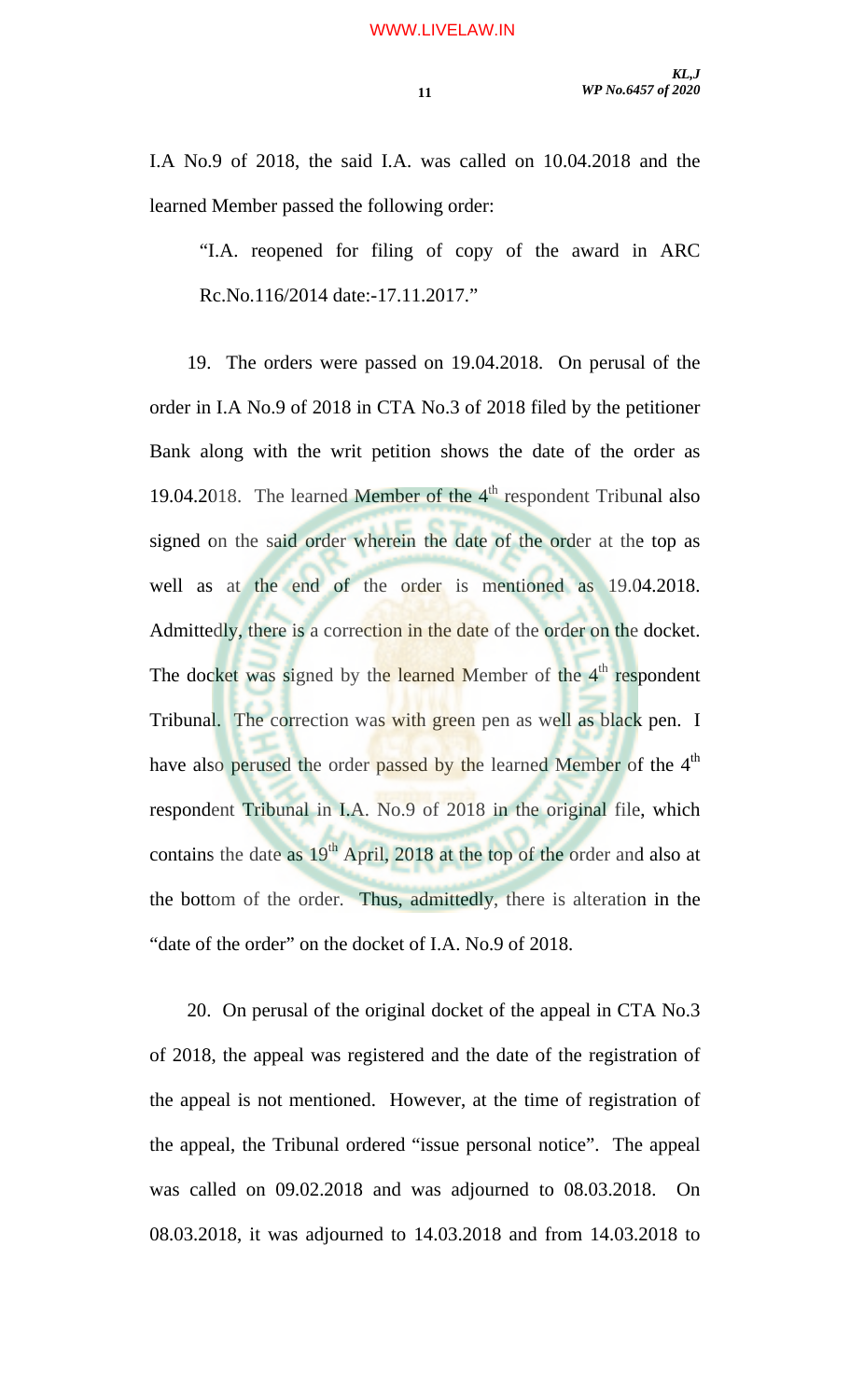02.04.2018. The appeal was adjourned to 04.04.2018 from 02.04.2018 for examining the IAs. Thereafter, it was adjourned to 13.06.2018 from 04.04.2018. Again it was simply adjourned from 13.06.2018 to 06.07.2018. On 13.07.2018, the following order was passed in CTA No.3 of 2018:

"I.As pending. 24.08.2018."

21. From 24.08.2018, it was adjourned to 05.09.2018. On 05.09.2018 on the docket of CTA No.3 of 2018, it was mentioned as "I.A pending. 19.09.2018." On 19.09.2018, it was adjourned to 31.10.2018 stating that I.A Nos.47 of 2018, 48/2018 and 59/2018 pending. On 31.10.2018, it is mentioned that I.As are dismissed. Office to call for the records. Call on 14.12.2018. On 14.12.2018, it is mentioned on the docket that record received. Due for hearing. At the request of petitioner, call on 26.12.2018. It appears from the said docket of the CTA No.3 of 2018 that the record was received by 14.12.2018 and the matter is coming for arguments from the said date.

22. It is also relevant to note that the  $1<sup>st</sup>$  respondent herein filed three I.As., i.e. I.A. Nos.47/2018 in CTA No.3/2018 under Section 76(6) of the Act to order suspension of the order of the Award dated 17.11.2017 in ARC No.116 of 2014. I.A. No.48/2018 under Section 76(6) of the Act read with Order 41 Rule 20 CPC to permit the appellant to join  $3<sup>rd</sup>$  respondent herein as proforma respondents to the appeal and to tag on CTA No.1 of 2018 to CTA No.3 of 2018. I.A. No.59/2018 under Section 76(6) of the Act read with Order 41 Rule 5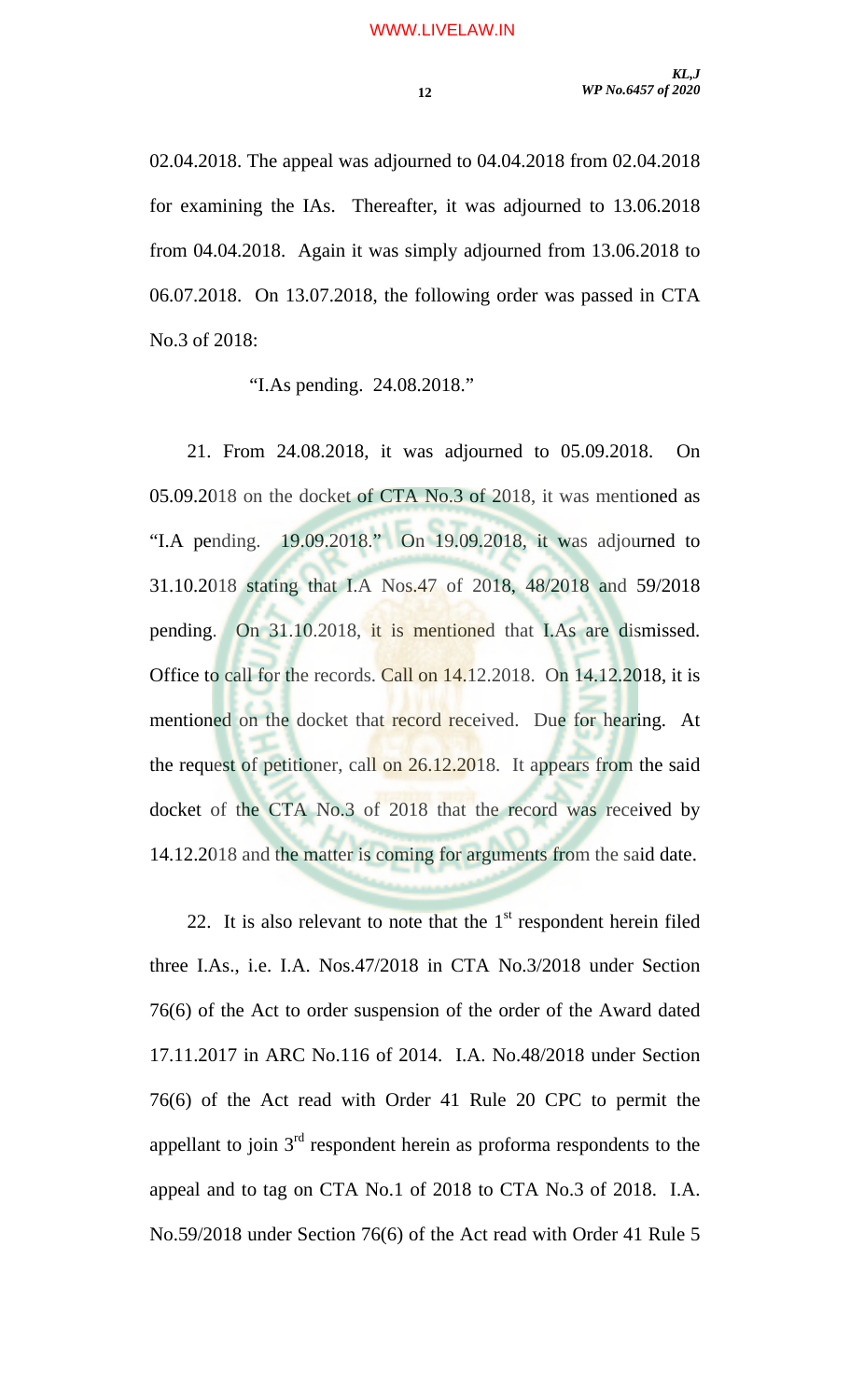CPC to adjudicate I.A. filed on 27.04.2014 and to suspend ARC No.116 of 2014 passed by the  $2<sup>nd</sup>$  respondent. It appears from the dockets of the said I.As., that the said I.As. were dismissed on 04.10.2018.

23. As stated above, I.A. No.9 of 2018 in CTA No.3 of 2018 was called by the learned Member of the  $4<sup>th</sup>$  respondent on 09.02.2018 and adjourned to 08.03.2018 calling for counter from the bank. There is no docket order on 08.03.2018. There is no explanation offered by the 4<sup>th</sup> respondent for non-mentioning of order on the docket of the IA on 08.03.2018. Whether the said I.A. was called on 08.03.2018 or not, was not known.

24. The  $1<sup>st</sup>$  respondent filed a certified copy of the docket in IA No.9 of 2018 in CTA No.3 of 23018 along with the counter filed in the present writ petition. As per the same, there was an order on 09.02.2018 and also an order on 08.03.2018 i.e. "Call on 10.04.2018". On 10.04.2018, the I.A. was reopened for filing of copy of the Award in ARC No.116 of 2014 dated 17.11.2017. As stated above, the main appeal i.e. CTA No.3 of was also called on 09.02.2018 and adjourned to 08.03.2018 to 14.03.2018 and 14.03.2018 to 02.04.2018. From 02.04.2018 to 04.04.2018 and from 04.04.2018 to 13.06.2018 and from 13.06.2018 to 06.07.2018 and it was adjourned to 13.07.2018. On 13.07.2018 on the docket, it was mentioned "IAs are pending and adjourned to 24.08.2018." There is no mention about the IA numbers.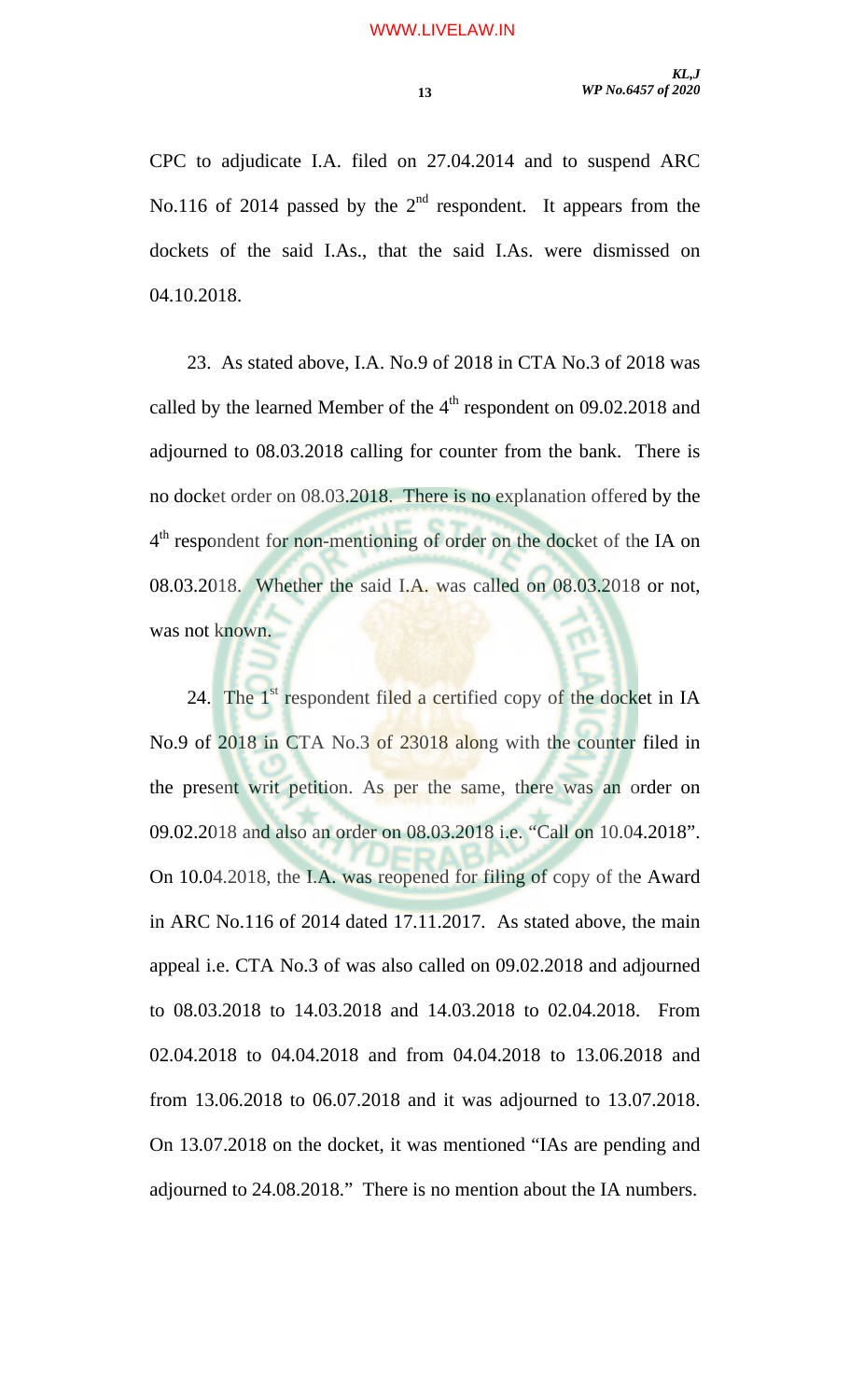25. In the docket order of I.A. No.9 of 2018 in CTA No.3 of 2018, there is no mention of fling of counter by the  $1<sup>st</sup>$  respondent herein. There is no mention about hearing the arguments of the parties and reserving the matter for orders. But, surprisingly, on 10.04.2018, it is mentioned on the docket that I.A. reopened for filing of copy of the award in ARC. There is no mention about filing of copy of the award subsequently, pursuant to order dated 10.04.2018. The said order was passed thereafter. On perusal of the original order, in the original file of CTA No.3 of 2019, the date of order is mentioned as 19.04.2018 at the top and at the bottom. Even the copy of the order filed by the writ petitioner bank also shows the date of order as 19.04.2018. But, whereas the original docket in I.A No.9 of 2018, the date of the order is mentioned as 10.04.2018. Admittedly, there is correction in the date.

26. As per the original docket in I.A. No.9 of 2018 in CTA No.3 of 2018, there is no mention with regard to hearing of parties by the 4th respondent Tribunal. Whereas in the order in I.A No.9 of 2018 it is mentioned about hearing of arguments of learned counsel for the petitioner and learned counsel for the  $1<sup>st</sup>$  respondent and also perusal of material papers. It is also mentioned about filing of counter by the petitioner bank. There is no mention in the docket about filing of counter by the petitioner bank in I.A. No.9 of 2018. In the order in I.A. No.9 of 2018, the learned Member mentioned that the issues raised by the 1<sup>st</sup> respondent on the basis of which the appeal was filed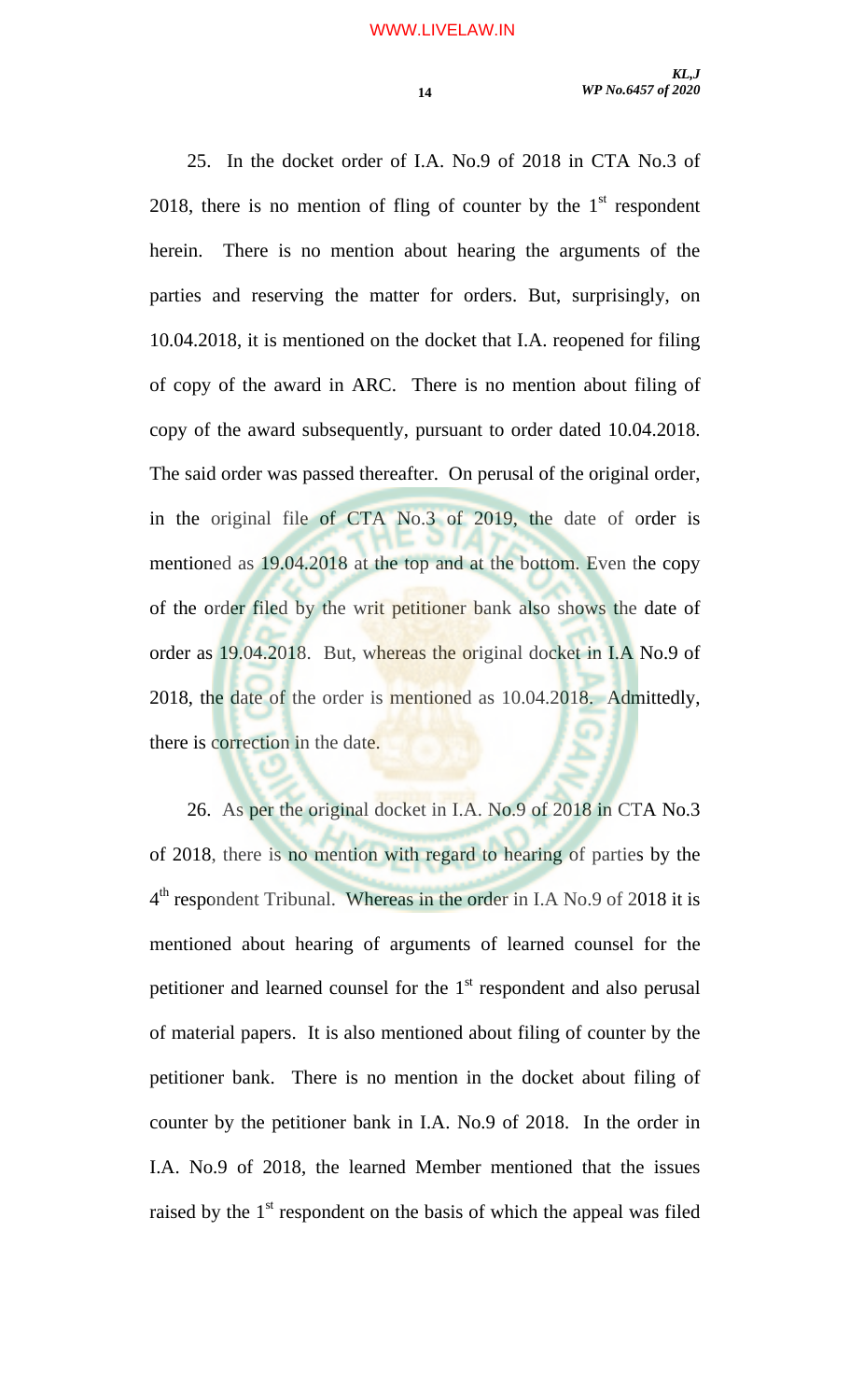and the counter arguments of the respondents shall be adjudicated at the time of hearing of the main appeal, that at present the point to be considered is the grant of temporary relief to the applicant/appellant pending disposal of the main application, that since the disposal of the main application may take some more time as per Rule (11) of the Rules, the said order was passed suspending the award in ARC No.116 of 2014 dated 17.11.2017 subject to condition of the 1st respondent depositing 50% of the amount or furnishing security equal to the value of 50% within a period of 15 days from the date of receipt of the said order.

27. Aggrieved by the said order, the  $1<sup>st</sup>$  respondent filed review vide RP No.1 of 2019 under Section 78 of the Act raising several grounds including the ground with regard to procedure to be followed under Rule 20 of the Rules. It is also contended that if at all the bank is having any grievance with regard to the alleged misappropriation, pursuant to the report under Section 51 of the Act, the bank has to initiate surcharge proceedings under Section 60 of the Act, but not a Dispute under Section 61 of the Act. It is also contended in the review application that when serious questions of law are raised in the appeal and in the stay petition, the matter has to be allotted to a Judicial Member instead of Administrative Member of the Tribunal. Whereas, in the present case, I.A No.9 of 2018 was allotted to nonjudicial Member/Administrative Member, which is contrary to the Rules. With the said contentions, the  $1<sup>st</sup>$  respondent preferred the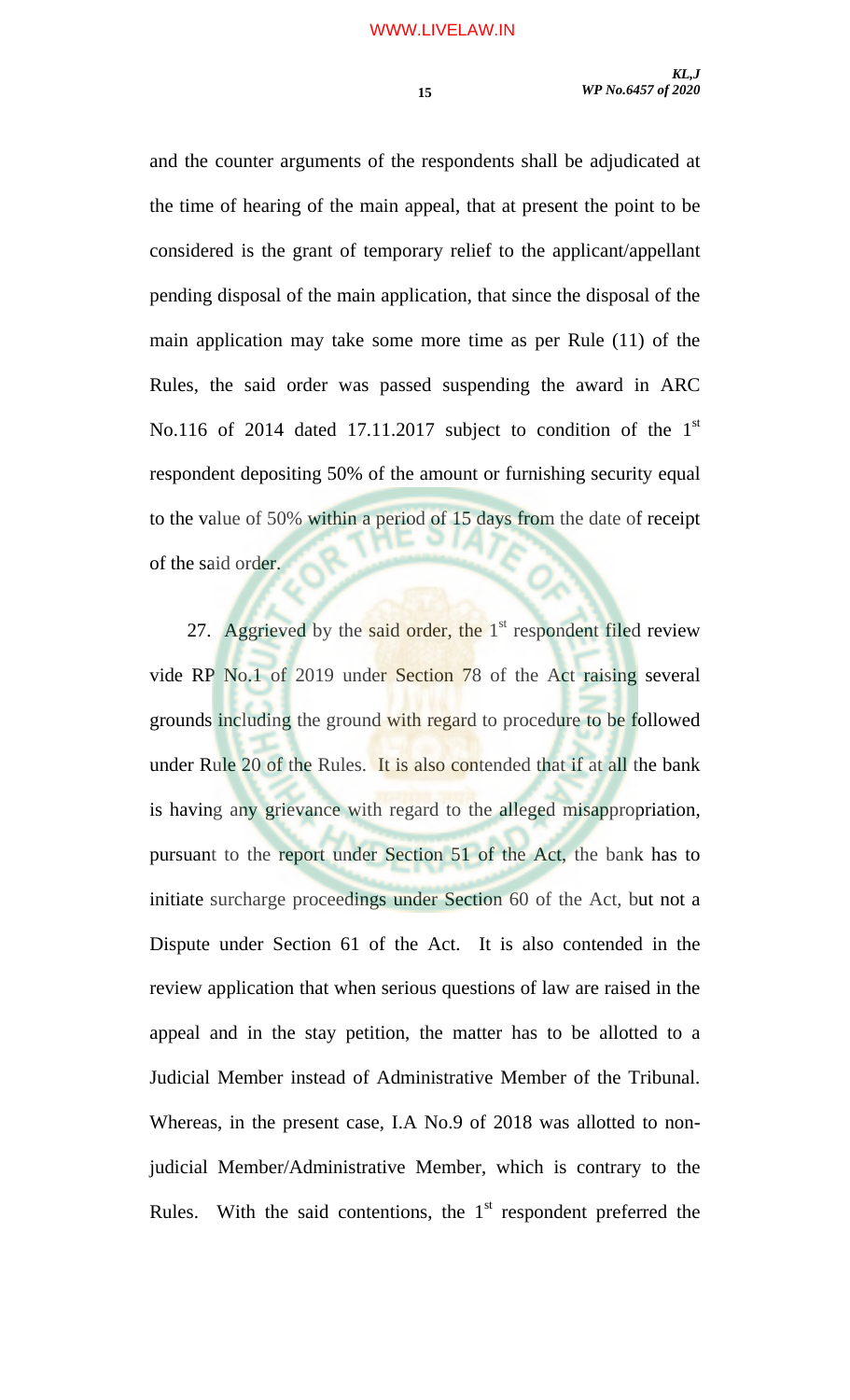review application vide RP no.1 of 2019. Along with the said review application, the  $1<sup>st</sup>$  respondent has also filed I.A. No.189 of 2019 seeking to suspend the order passed in I.A No.9 of 2018 in CTA No.3 of 2018.

28. The 4<sup>th</sup> respondent Tribunal consisting of learned Chairman and learned Member, passed the impugned order dated 21.01.2020. In the said order, it was held that the order under appeal is not an order passed under Section 60 of Act i.e. surcharge proceedings and it is an award passed under Section 62(4) of the Act on the application filed under Section 61 of the Act. Therefore, it is necessary that the discretion conferred on the Tribunal should be exercised only for justifiable reasons, but not by merely invoking the rule. The order in I.A No.9 of 2018 did not mention any reasons for imposing conditions therein, but merely quoted the Rule (11) of the Rules. Therefore, the order passed by the Member in I.A No.9 of 2018 did not specify the requirement of law as laid down by the High Court. It is also observed in the impugned order that there was correction in the date of the order and there was no mention of any hearing conducted to hear the pleadings of the parties or any written arguments were submitted by the parties. Therefore, it has to be considered that the order in I.A. No.9 of 2018 is passed without complying with the principles of natural justice. In the impugned order, it is also mentioned by the  $4<sup>th</sup>$ respondent Tribunal that the very jurisdiction of the Registrar to conduct the Arbitration under Section 61 of the Act was under cloud,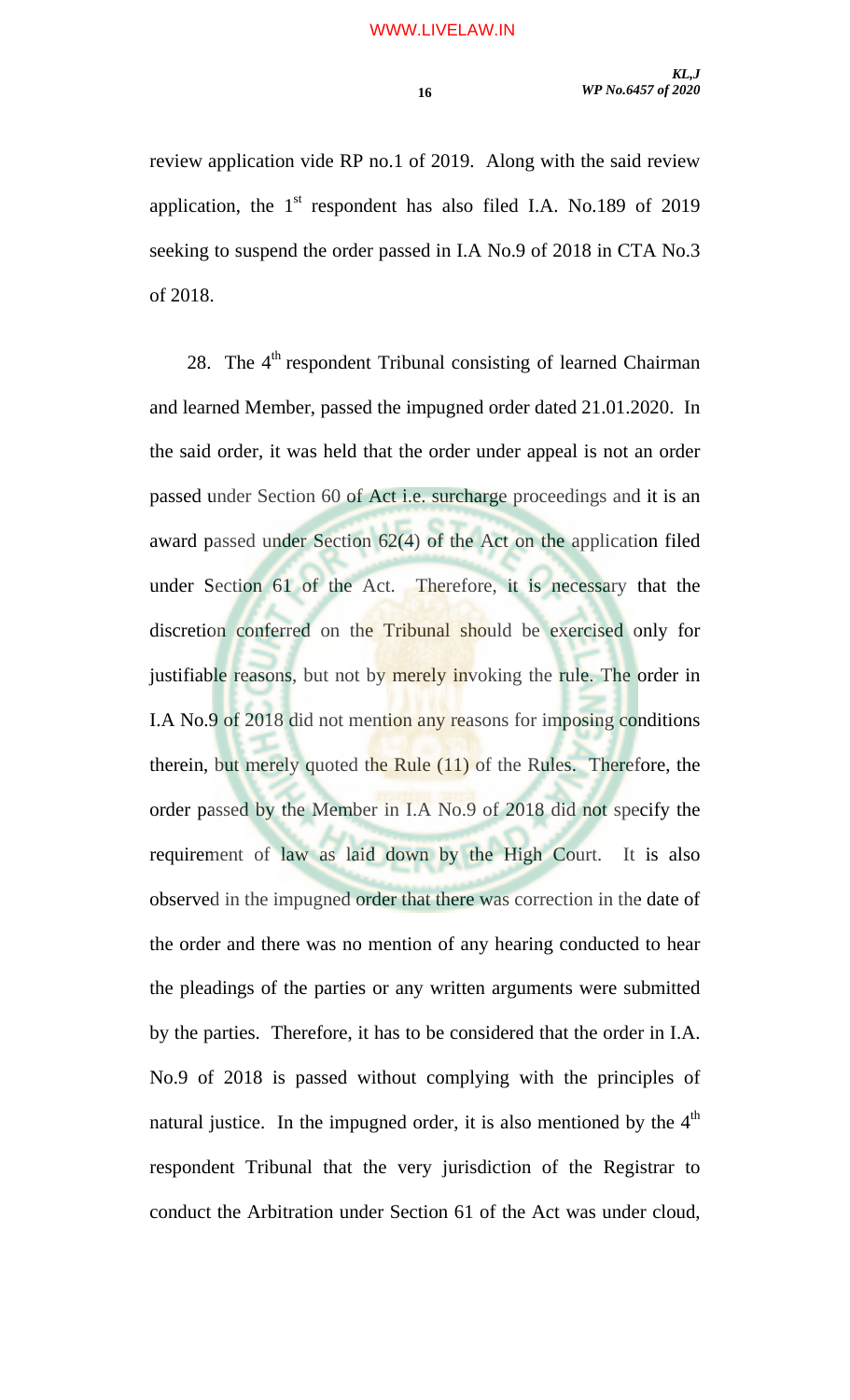the validity of the Award and subsequent proceedings are also doubtful.

 29. The findings in ARC No.116 of 2014 and the findings of the domestic enquiry report were also considered by the Tribunal and held that the petitioner bank could not establish a prima facie case to justify recovery of the amount of the alleged loss from the  $1<sup>st</sup>$ respondent and as such, the recovery of amount mentioned in the award in ARC No.116 of 2014 has to be suspended pending final disposal of the appeal. Thus, the suspension of order in IA No.9 of 2018 and award in ARC No.116 of 2014 were granted by the Tribunal in the impugned order.

30. As discussed above, admittedly, there are procedural lapses on the part of the 4<sup>th</sup> respondent Tribunal while deciding I.A No.9 of 2018. There is no mention about filing of counter and hearing of arguments by the Tribunal in I.A No.9 of 2018. But, the original record of the Tribunal in I.A No.9 of 2018 in CTA No.3 of 2018, there is counter filed by the petitioner bank. The same was served on the  $1<sup>st</sup>$ respondent and the Presenting Officer on 02.04.2018. As per the seal of the Tribunal, the same was received on 16.07.2018, whereas, the order in I.A No.9 of 2018 was passed on 19.04.2018 (10.04.2018). When I.A. No.9 of 2018 itself was disposed on 10.04.2018 (19.04.2018), how the Tribunal received counter in I.A No.9 of 2018 is also not known. There is no explanation for the non-mentioning of docket order dated 08.03.2018 in I.A. No.9 of 2018 in CTA No.3 of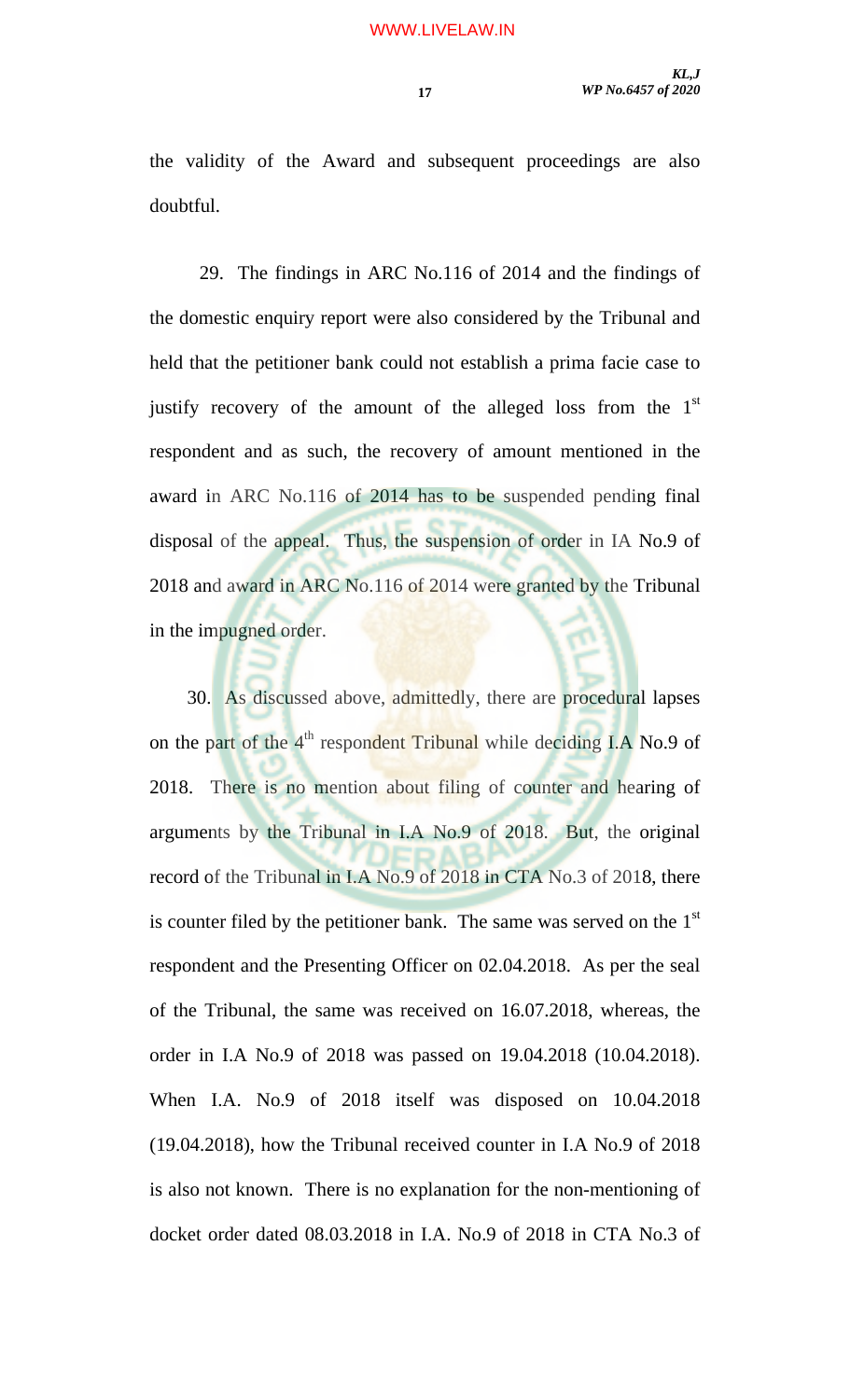2018. On 10.04.2018 it was mentioned that IA reopened for filing of copy of the award. It is not mentioned about filing of copy of the award in ARC No.116 of 2014.

31. As rightly contended by the learned counsel for the  $1<sup>st</sup>$ respondent, as per the procedure, the Tribunal will not number the appeal, without there being certified copy / original of the impugned award or filing of dispense with petition to dispense with filing of the original/certified copy of the award. The Tribunal registered the appeal and posted it to  $09.02.2018$ , which implies that the  $1<sup>st</sup>$ respondent has filed the Award in ARC No.116 of 2014. There is a correction in the date of order. According to the  $1<sup>st</sup>$  respondent, the learned Member of the 4<sup>th</sup> respondent passed the said order on 19.04.2018 and she was not on the bench on 19.04.2018, therefore, correction was made on the docket of I.A No.9 of 2018 as 10.04.2018. Whether the learned member was there on the bench on 19.04.2018 or not is a matter to be enquired on administrative side. It is relevant to note that there is an order in CTA No.3 of 2018 as per the docket of CTA No.3 of 2018 on 10.04.2018. The Appeal was adjourned from 02.04.2018 to 04.04.2018 and to 13.06.2018. Anyway, the complaint dated 27.07.2019 lodged by the  $1<sup>st</sup>$  respondent with the High Court is pending. Thus, there are procedural irregularities committed by the learned Member of the  $4<sup>th</sup>$  respondent Tribunal while adjudicating and passing orders dated 19.04.2018 (10.04.2018) in I.A No. 9 of 2018 in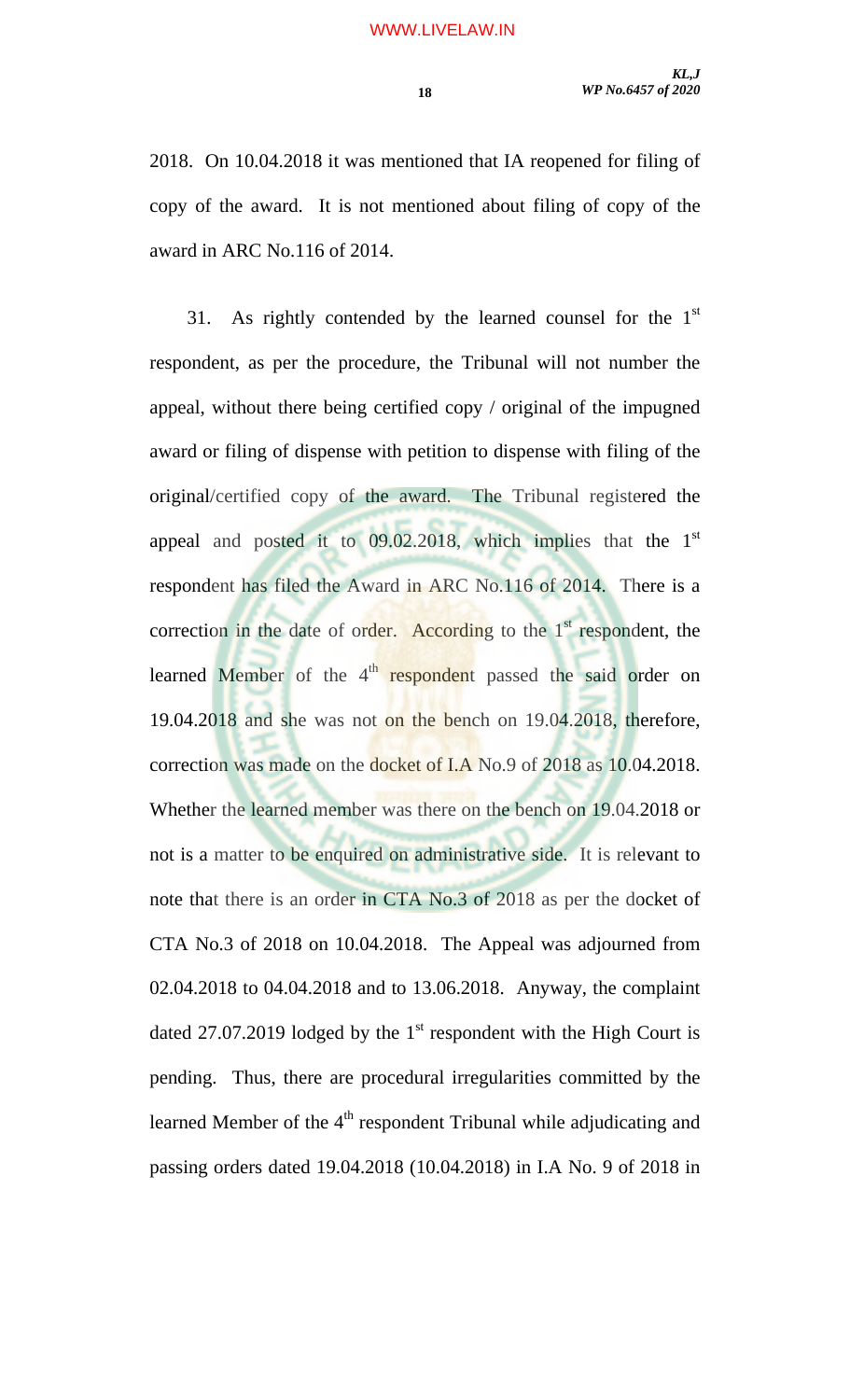CTA No.2 of 2018. The same were considered by the Tribunal in the impugned order, dated 21.01.2020.

 32. The Tribunal passed the impugned order dated 21.01.2020 in I.A No.189 of 2019 in RP No.1 of 2019 mainly on two grounds i.e. non-consideration of the contention of the  $1<sup>st</sup>$  respondent with regard to maintainability of the application under Section 61 of the Act filed by the petitioner vide ARC No.116 of 2014. No reasons were mentioned by the learned Member in the order dated 19.04.2018 (10.04.2018) in I.A No.9 of 2018 in CTA No.3 of 2018. There was correction in the date of the order and there was no mention of any hearing conducted to hear the pleadings of the parties and written arguments submitted by the parties. The Tribunal also considered the findings of the enquiry report under Section 51 of the Act and domestic enquiry.

33. On perusal of the grounds of review application in RP No.1 of 2019, the  $1<sup>st</sup>$  respondent did not raise any fresh ground or new ground. Section 78 of the Act deals with filing of review application and as per which the appellant or the applicant for revision or the respondent may apply for review of any order passed under Section 76 or 77 of the Act on the basis of the discovery of new or important facts which, after the exercise of due diligence were not then within his knowledge or could not be produced by him when the order was made, or on the basis of some mistake or error apparent on the face of the record or for any other sufficient reason.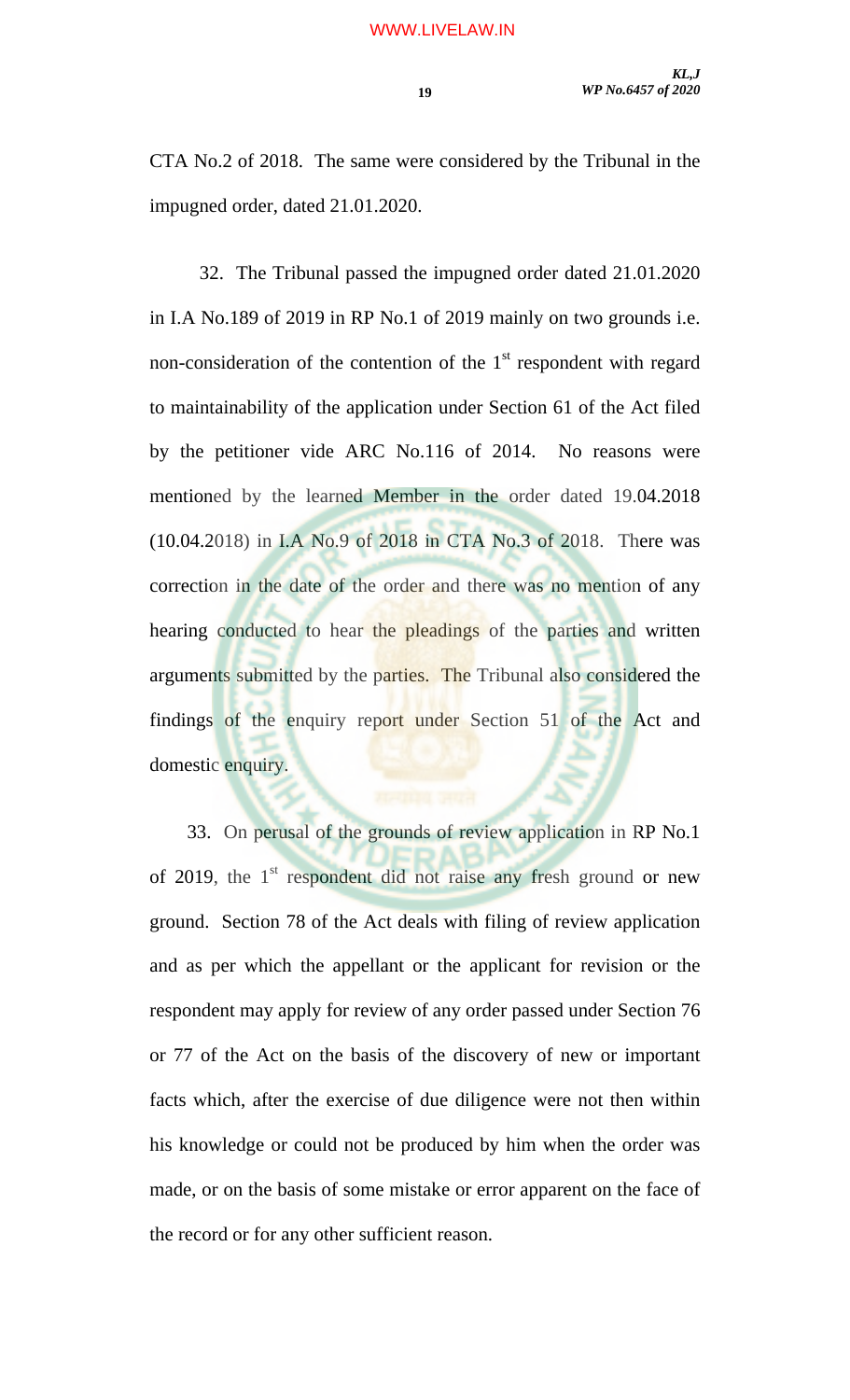34. The scope of the review under Section 78 of the Act is mentioned therein. In the present case, according to the  $1<sup>st</sup>$ respondent, the review petition was filed contending that there was mistake in the order dated 19.04.2018 (10.04.2018) in I.A No.9 of 2018 in CTA No.3 of 2018, there are procedural irregularities, no opportunity was given and there is error apparent on the face of the record.

35. Rule 13 of the Rules deals with distribution of work. It reads HE STA? as follows:

"13. **Distribution of work**: - (1) The Chairman of the Tribunal shall distribute work among the members of the Tribunal subject to the following:-

(a) a single Member shall hear all appeals, review applications for admission and *interim* orders and the Chairman shall entrust this work by rotation to all the members;

(b) all the appeals under sub-section (1) of Section 76 of the Act after admission and *interim* orders, if any, shall be heard by two Member Bench consisting of a Judicial Member.

The Bench which has disposed of the appeal under sub-section (1) of Section 76, shall hear and dispose of all review applications under Section 78 of the Act:

Provided that the Chairman constitute a three Member Bench whenever it is necessary basing on the nature of the case.

*Explanation*: - (i) The single member mentioned in Clause (a) above may be either the Chairman himself or any other Member.

(ii) The Tribunal shall fix a date for hearing and notice of the dates fixed for hearing shall be issued to the parties concerned by Registered Post Acknowledgement due in the Form-D annexed to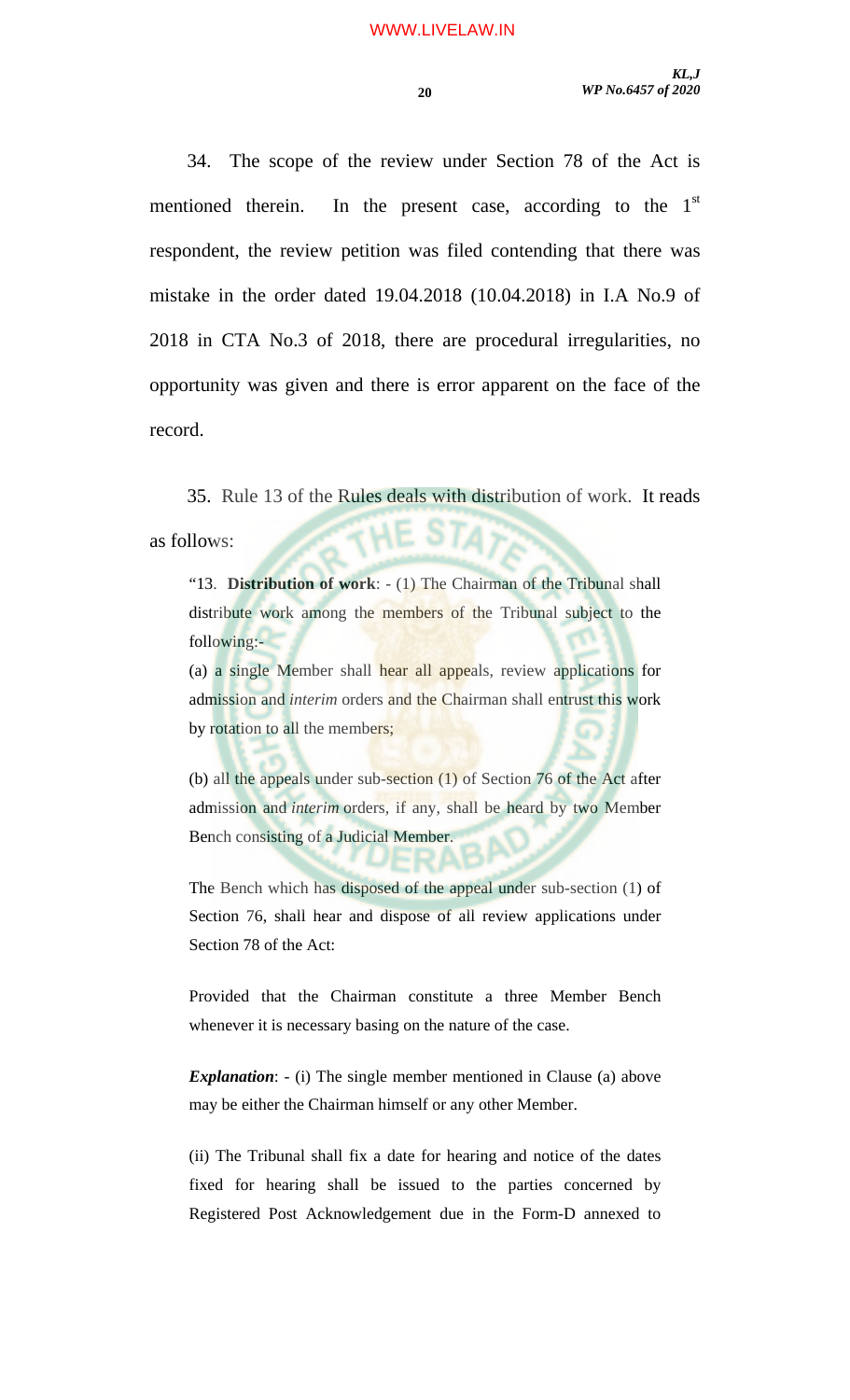these rules. A copy of the memorandum of appeal shall also be furnished to the respondent or respondents.

(c) A copy of the affidavit and the application for suspension of impugned order shall also be furnished to the respondent or respondents along with the notice of hearing."

 36. Rule 14 of said Rules deals with procedure for hearing and adjournments and Rule 20 deals with passing of order.

37. Admittedly, in the present case, the  $1<sup>st</sup>$  respondent raised an important legal ground with regard to maintainability of the very application under Section 61 of the Act. But, the said issue was not considered by the Member in the order dated 19.04.2018 (10.04.2018) in I.A. No.9 of 2018 in CTA No.3 of 2018. I.A. No.9 of 2018 was entrusted to Administrative Member/Additional Registrar. The learned Member did not follow the procedure and no reasons were assigned in the order dated 19.04.2018 (10.04.2018). She has not maintained the docket properly. The said mistake / irregularities are may be due to lack of training and lack of judicial approach. The Rules prescribe the procedure for filing of appeals, distribution of work, procedure for hearing, adjournments etc. The job of the learned Member of the 4<sup>th</sup> respondent Tribunal is an important assignment.

38. As discussed above, there are errors apparent on the face of the record in the order dated 19.04.2018 (10.04.2018) in I.A No.9 of 2018 passed by the  $4<sup>th</sup>$  respondent Tribunal. The said contentions of the  $1<sup>st</sup>$  respondent were considered by the Tribunal in the impugned order. Serious allegations of correction of date of the order on the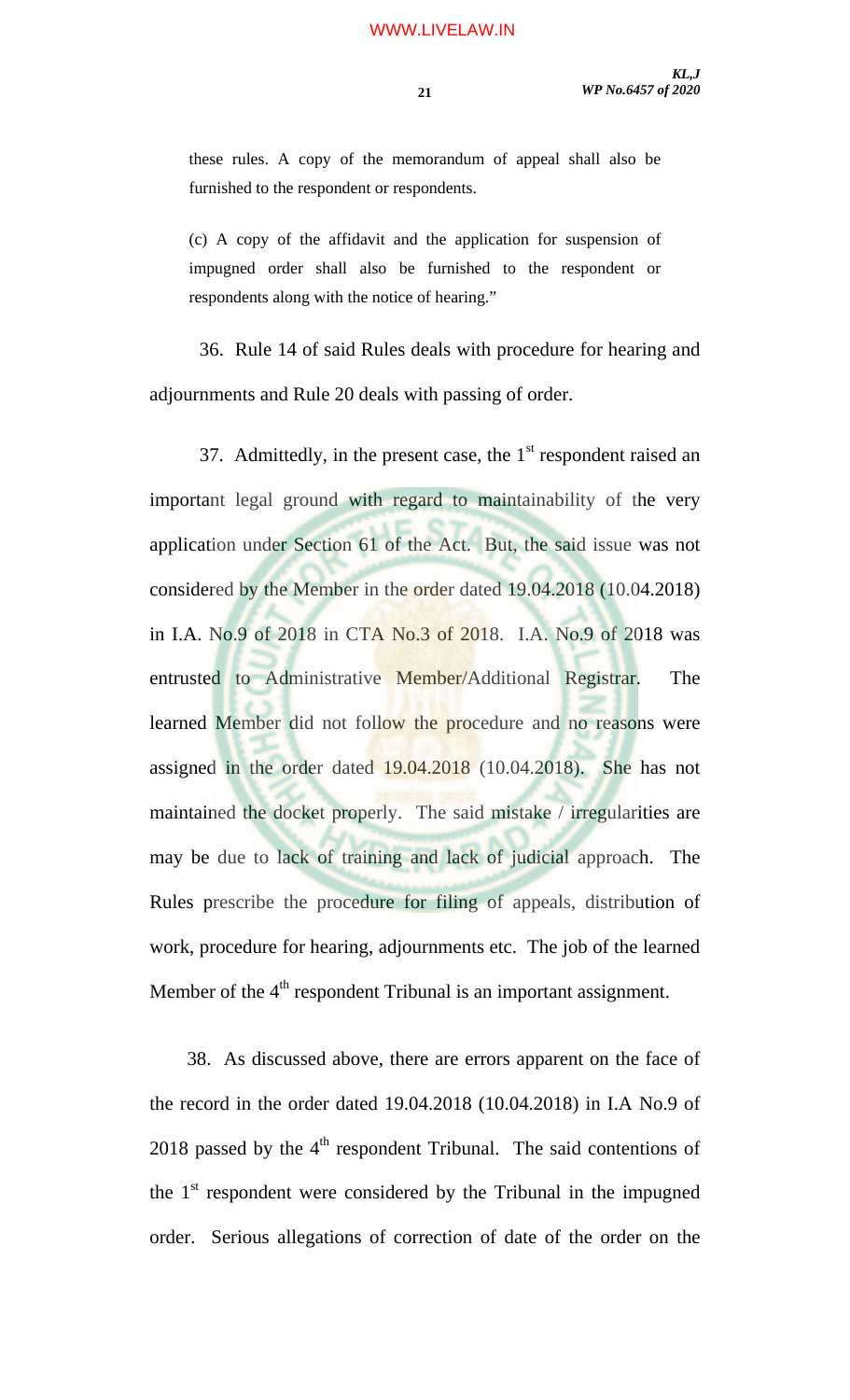docket, no opportunity of hearing was given to the  $1<sup>st</sup>$  respondent and non-maintaining of docket properly etc., were alleged against the Member of the  $4<sup>th</sup>$  respondent Tribunal. A complaint was also made by the  $1<sup>st</sup>$  respondent to the High Court levelling serious allegations of correction of date on the docket order and she was not on the bench on 19.04.2018 etc. against the learned Member of the  $4<sup>th</sup>$  respondent Tribunal. May be with the said reason, the Tribunal consisting of the Chairman and other Member of the Tribunal has passed the impugned order in I.A. No.189 of 2019 in R.P. No.1 of 2019. Therefore, according to this Court, there is no error in the impugned order dated 21.01.2020 passed by the  $4<sup>th</sup>$  respondent Tribunal in I.A No.189 of 2019 in R.P. No.1 of 2019.

39. As stated above, the appeal itself is coming for arguments from July, 2018. The parties have already filed written arguments. Therefore, the 4<sup>th</sup> respondent Cooperative Tribunal shall make an endeavour to dispose of the very appeal itself to put a quietus to the *lis* involved in the appeal by following the guidelines / SOP in Notification ROC.No.394/SO/2020, dated 27.06.2020 issued by the High Court as expeditiously as possible.

40. As discussed supra, the petitioner failed to establish any ground or circumstance that warrants interference by this Court in the present writ petition.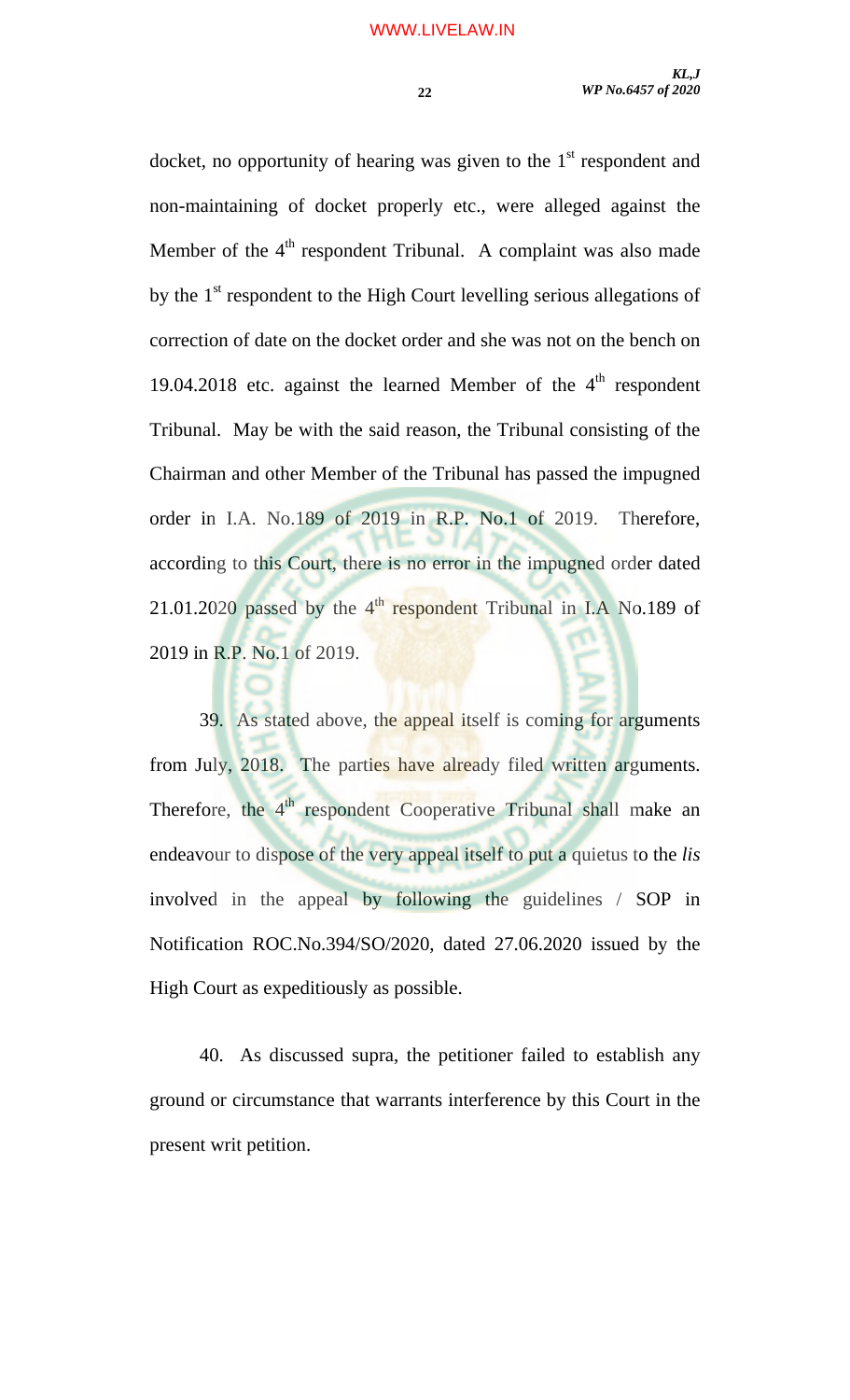41. Accordingly, the Writ Petition is dismissed. However, there shall be no order as to costs. As a sequel, miscellaneous petitions, pending if any, shall stand closed.

42. As discussed supra, the learned Member of the  $4<sup>th</sup>$ respondent, Additional Registrar of Cooperative Department did not follow the procedure established by law, did not maintain the docket properly and no reasons were assigned in the order dated 19.04.2018 (10.04.2018). Admittedly, there is correction in the date of order on the docket of I.A. No.9 of 2018 and there is no docket order dated 08.03.2018. Whereas, in the certified copy of the order in I.A.No.9 of 2018 filed by learned counsel for the petitioner along with the counter affidavit, there is docket order dated 08.03.2018. Thus, the docket was not maintained properly. There are irregularities in maintaining the docket and passing the orders by the learned Member of the 4<sup>th</sup> respondent, Additional Registrar of Cooperative Department. The said mistakes/irregularities may be due to lack of proper training and lack of judicial approach. As stated above, though the Rules prescribed the procedure for filing the appeals, distribution of work, procedure for hearing, adjournments etc., the same was not followed by the learned Member of the  $4<sup>th</sup>$  respondent Tribunal. The assignment entrusted to the learned Member of the  $4<sup>th</sup>$  respondent Tribunal is an important assignment. She has to maintain the docket, pass orders in I.As. and also pass orders in the main appeals along with the Chairman of the Tribunal.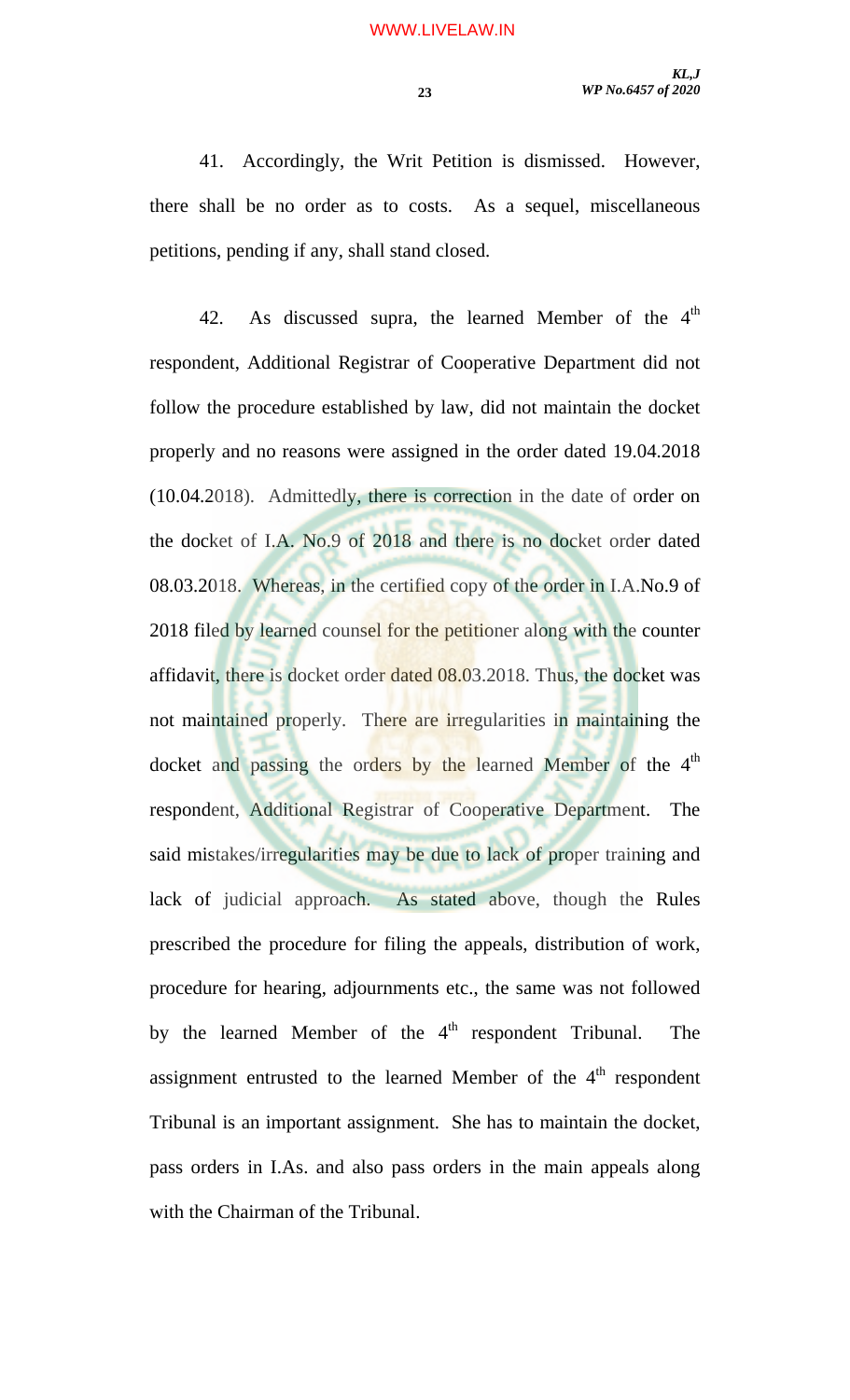43. It is apt to mention that maintenance of docket is an important assignment which shows the day-to-day proceedings of a particular case. The docket proceedings will be entered in the 'A' diary. Therefore, there should be transparency in maintaining the docket proceedings. As stated above, the learned Member of the  $4<sup>th</sup>$ respondent has not maintained the docket of I.A.No.9 of 2018 properly. There is no mention about filing of counter by the Bank. There is no mention about hearing the arguments of the parties and there is no mention about reserving the matter on a particular date after hearing the parties. But, on the docket dated 10.04.2018, there is mention about re-opening of I.A. for filing copy of the award. Thus, there are irregularities in maintaining the docket by the learned Member of the  $4<sup>th</sup>$  respondent in I.A.No.9 of 2018.

44. Section 75 of the Act deals with constitution of Co-Operative the Tribunal. As per Section 75 (2) of the Act, composition of the Tribunal is one Chairman and two Members. As per Section 75 (3) of the Act, the Chairman shall be a person who is or has been a Judicial Officer not below the rank of a District Judge and a Member shall be a person, who holds or has held a post not below the rank of Additional Registrar of Cooperative Societies. Section 75(5) of the Act deals with quorum, conduct of its business and procedure to be followed by the Tribunal etc. Accordingly, the procedure is prescribed under the Telangana Cooperative Tribunal (Procedure) Rules, 1994. In the present case, the order dated 19.04.2018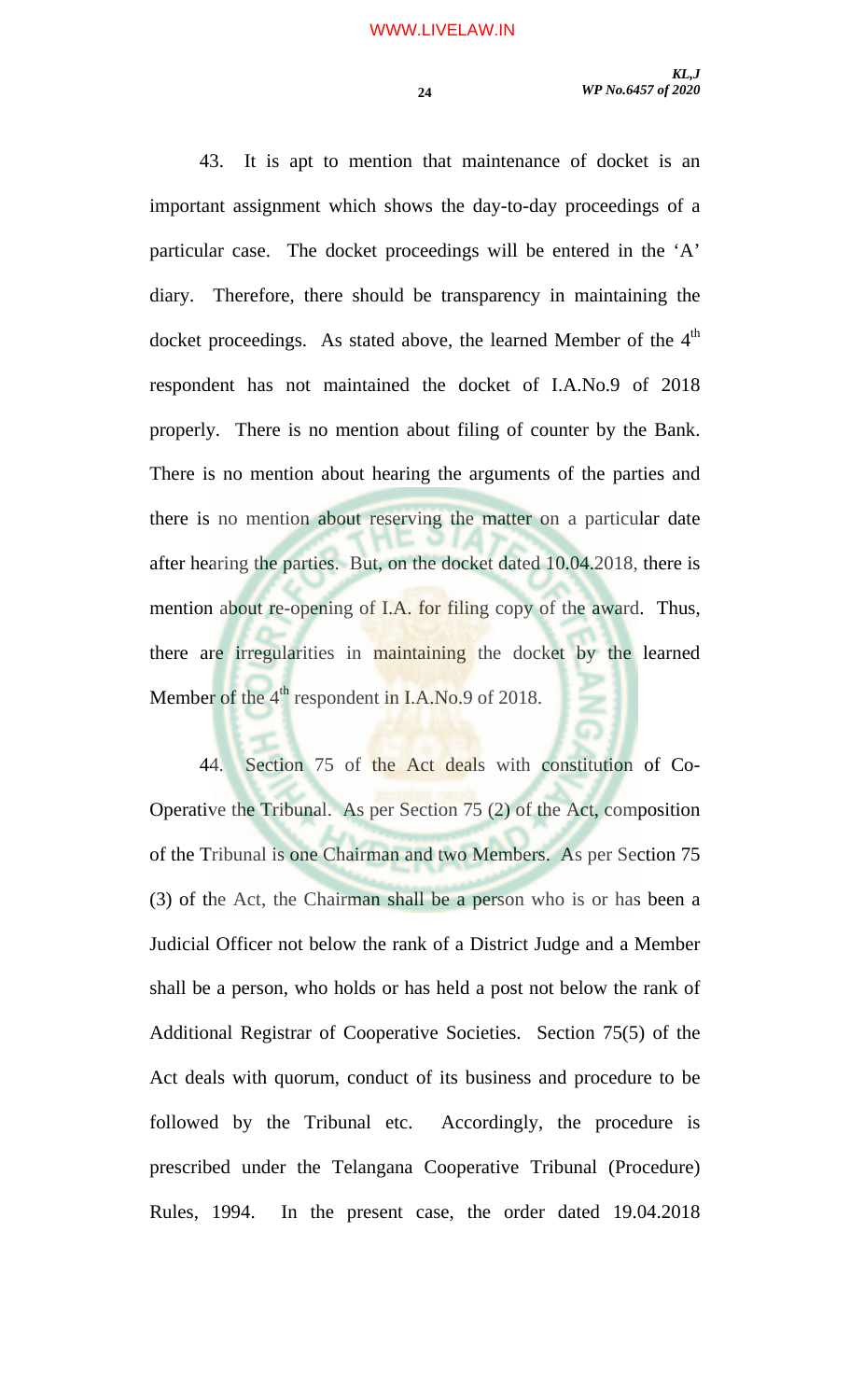(10.04.2018) in I.A. No.9 of 2018 was passed by the Member / Additional Registrar. This is not in tune with the dispute resolution process which has to be verifiable transparent.

 45. Thus, it is high time that the Government has to initiate steps to impart proper training to the Members, who are not below the rank of Additional Registrar from the Cooperative Department. The officials of the Cooperative Department are being appointed as Members of the Cooperative Tribunals in accordance with the procedure laid down under the Act. No formal training is imparted to them. But, they are being assigned with the important assignments of discharging the functions on par with a Judicial Officer, which includes maintaining of dockets and passing of orders in interlocutory applications and also hearing of appeals and passing of orders along with the Chairman of the Tribunal. Though such an important assignment is entrusted to the officials of the Cooperative Department, no training is imparted to them much less judicial training.

 46. It is also apt to note that under the Act several quasijudicial functions are entrusted to the officers of the Cooperative Department without giving any training to them. They are passing orders/awards under the provisions of the Act by recording evidence, considering the pleadings of the parties including the judgments cited by the parties, which are important assignments in the Cooperative Department. The orders passed go long way to streamline the Co-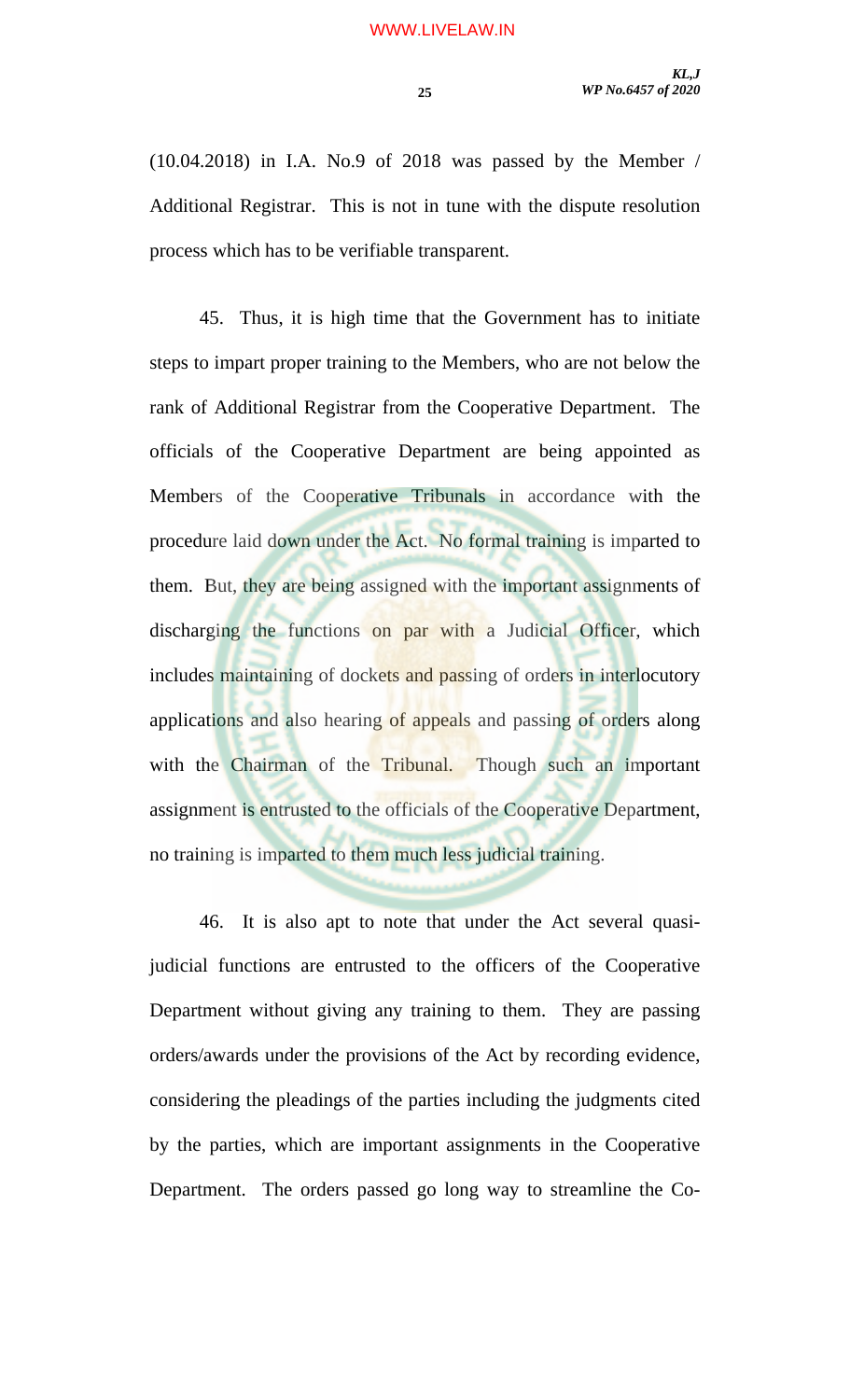Operative Societies and have long time effect upon the co-operative movement, culture and spirit.

 47. Like-wise, similar quasi-judicial functions are also assigned to the officers of the Revenue Department under the Revenue laws, Labour Department officials under various Labour Laws, officials of Tax department under various Tax Laws, the Revenue Divisional Officers working in Scheduled Areas under Agency Laws, Land Transfer Regulations etc. Appropriate training, sensitization, befitting the functions they discharge as Adjudicating Officers seems to be lacking.

48. It is also pertinent to mention that the High Courts are appointing Judicial Officers including Junior Civil Judges and District Judges by issuing notification, conducting written tests and oral tests from eligible candidates. After selection, High Courts are imparting training to them in the Judicial Academy on various aspects. There are several programmes to fine tune the adjudicating skills of the serving Judicial Officers, an Academy is established and functioning for the said purpose. It is also not out of place to mention that the National Judicial Academy at Bhopal has been conducting seminars, workshops etc., on various legal topics to the High Court Judges so as to enable them to be fully appraised of current trends and new legal issues.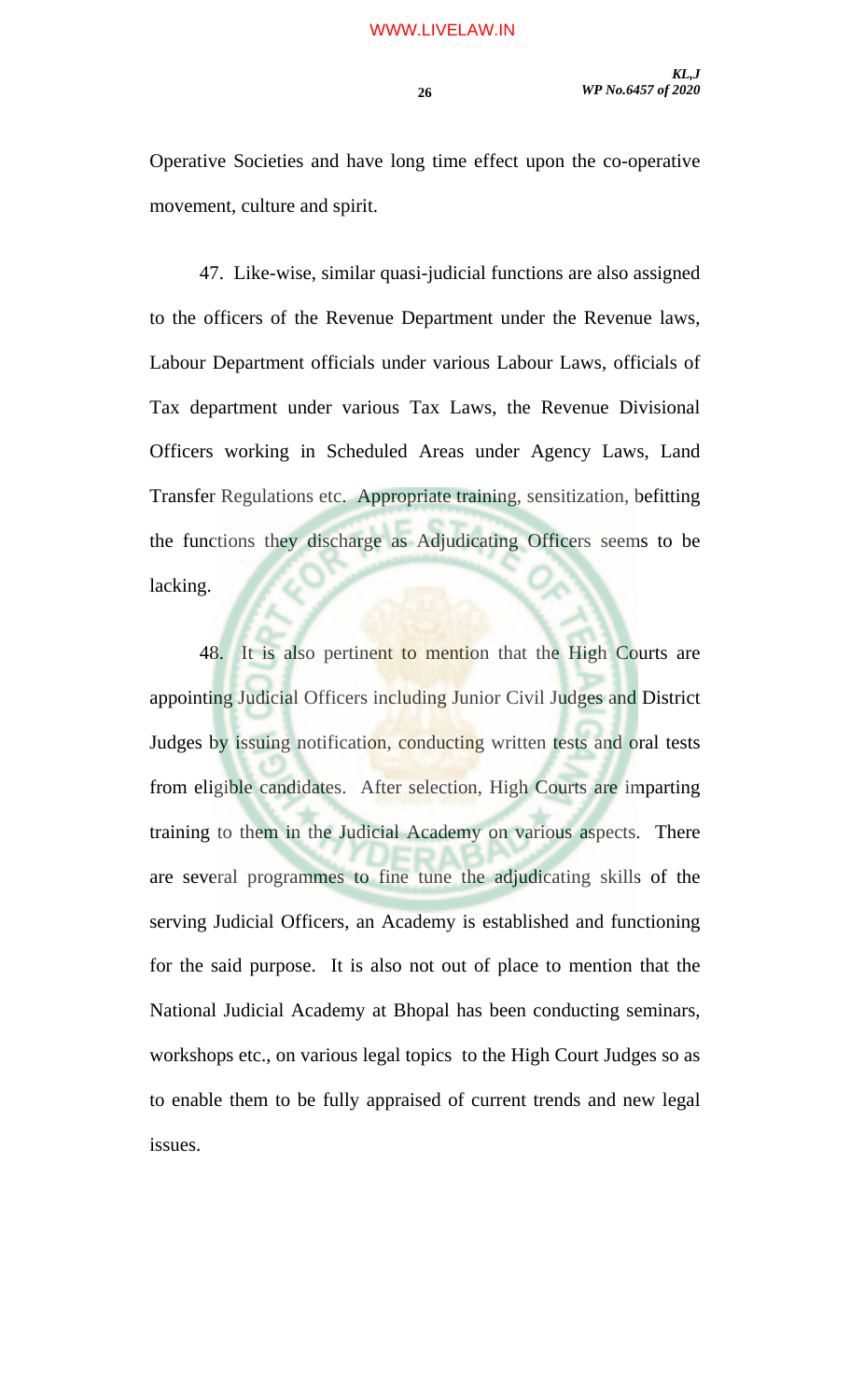49. The Revenue Officials, like Tahsildars, Revenue Divisional Officers and Joint Collectors have been discharging various quasijudicial functions under Revenue Laws. The said orders are subject to judicial scrutiny by High Courts in judicial review under Article 226 of the Constitution of India. In many cases, the High Courts also considering the fact that there are concurrent findings of the said quasi-judicial officers and dismissing the writ petitions on the ground of concurrent findings. Thus, the said officials have been discharging important quasi-judicial functions pertain to property rights of citizens.

50. The Officials of Labour Department have been discharging quasi-judicial functions under various Labour Laws including the Minimum Wages Act, 1948, Payment of Wages Act, 1936, Payment of Gratuity Act, 1972 and Employees Compensation Act, 1923 (formerly known as Workmen's Compensation Act) etc. They are also recording evidence and passing orders. It is trite to note that an order passed by the Assistant Commissioner of Labour under the provisions of Employees Compensation Act is subject to judicial scrutiny by the High Court in judicial review under Article 226 of the Constitution of India. Thus, virtually an order passed by an untrained Officer is being subjected to judicial scrutiny by a High Court Judge. Even for the said officials also, there is no training regarding the basic concepts of adjudicatory process both procedural and content wise.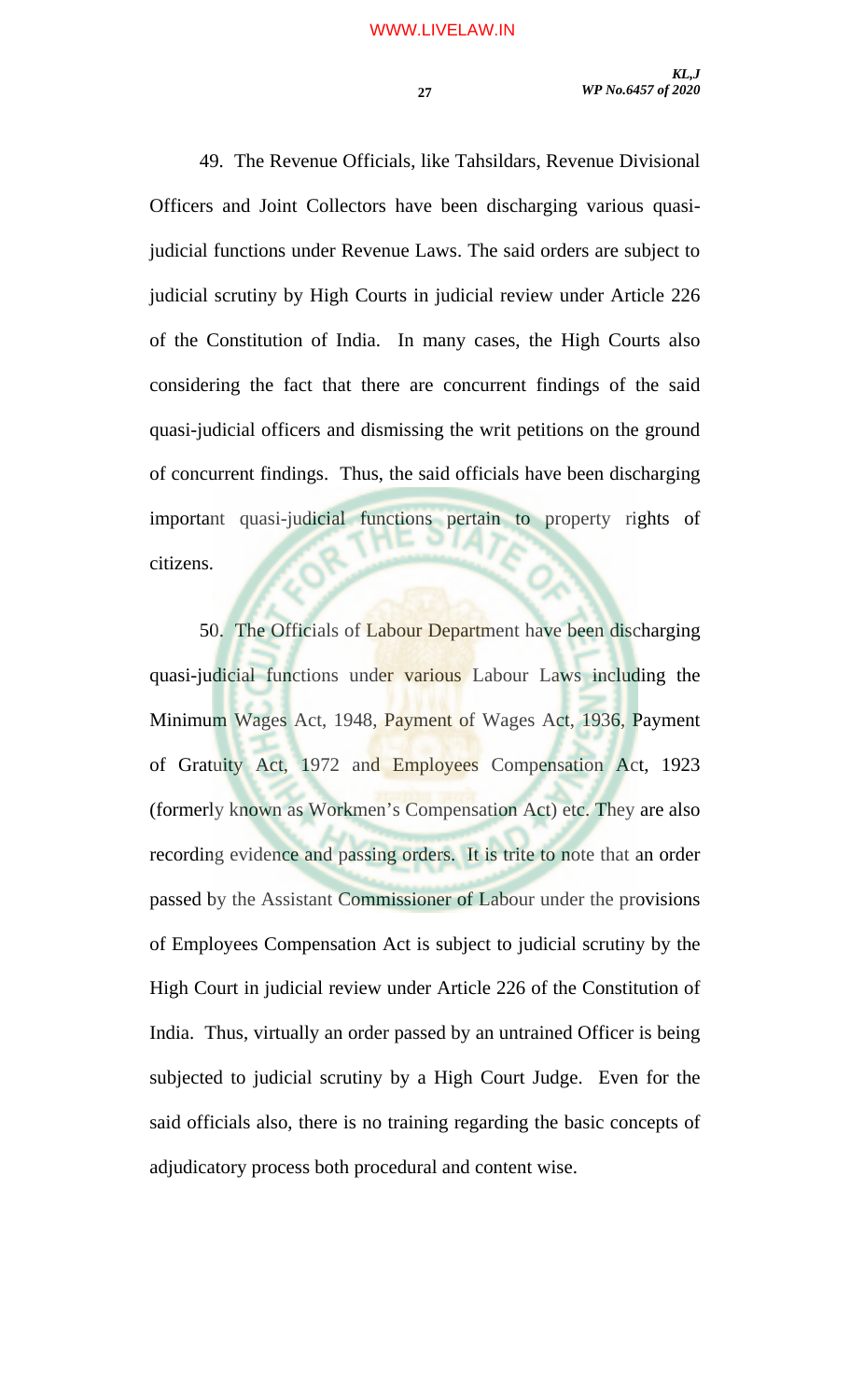51. Likewise, Officials of Commercial Tax Department have been discharging various quasi-judicial functions and the proceedings which involve complicated questions of law, like limitation, application of principle etc. and also involve huge amounts. For them also, there is no serious training befitting the important issues they adjudicate.

52. Under Agency Laws, in Scheduled Areas, the Revenue Divisional Officers concerned have been assigned with suits to be tried and pass decrees which involve complicated questions of law, preparation of dockets and passing of decrees by appreciation of principles etc. Even for them, there is no proper substantial training though they decide issue of lives of Tribunal Communities.

53. It is also pertinent to mention here that the Law Commission of India in its 186<sup>th</sup> Report made certain proposals for appointment of Authorities under Environmental Laws. In the said report, recommendation was made to appoint Authorities who are having requisite knowledge and expertise in the field. It was made clear that training should be given to them. The Law Commission considered various aspects of the inexperience of the quasi-judicial officials, authorities appointed in various institutions including Environmental Authorities. The Hon'ble Supreme Court in **A.P. Pollution Control Board v. Prof. M.V. Nayudu<sup>1</sup>** also considered the said aspect and directed both State and Central Government to

<sup>&</sup>lt;sup>1</sup>. (1999) 2 SCC 718